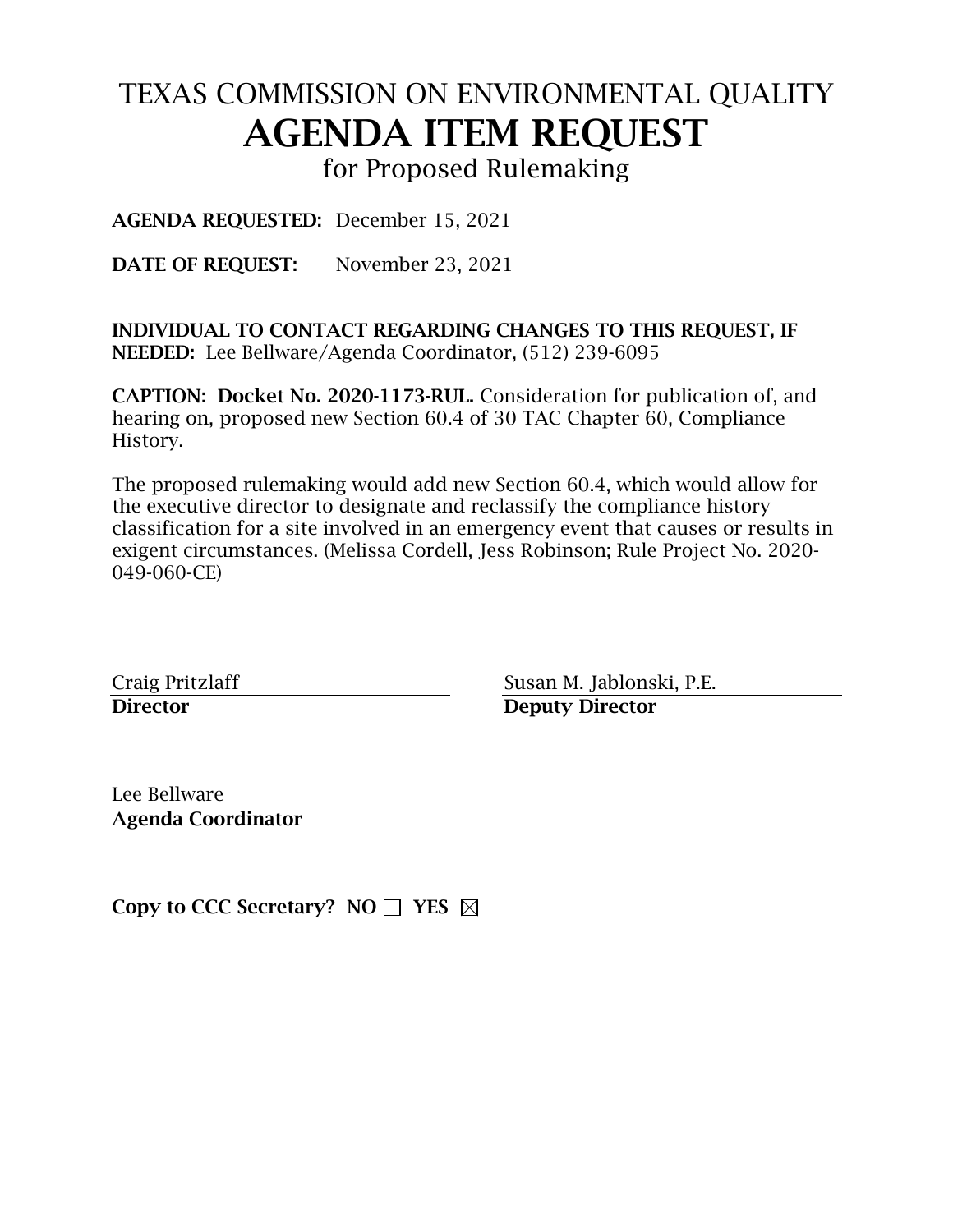## Texas Commission on Environmental Quality Interoffice Memorandum

| To:         | Commissioners                                                                                                                                                                 | Date: | November 23, 2021 |
|-------------|-------------------------------------------------------------------------------------------------------------------------------------------------------------------------------|-------|-------------------|
| Thru:       | Laurie Gharis, Chief Clerk<br>Toby Baker, Executive Director                                                                                                                  |       |                   |
| From:       | Craig Pritzlaff, Director<br>Office of Compliance and Enforcement                                                                                                             |       |                   |
| Docket No.: | 2020-1173-RUL                                                                                                                                                                 |       |                   |
| Subject:    | Commission Approval for Proposed Rulemaking<br>Chapter 60, Compliance History<br>Site Classification Changes Due to Exigent Circumstances<br>Rule Project No. 2020-049-060-CE |       |                   |

#### Background and reason(s) for the rulemaking:

Several large emergency incidents at industrial facilities in the past few years have caused significant impacts to public health and the environment, which have resulted in scrutiny of the compliance histories of the regulated entities involved in these incidents. The executive director is requesting authority to make designation to and reclassify a site's compliance history classification under 30 Texas Administrative Code (TAC) Chapter 60 in a manner different than the rules currently allow for a site involved in an emergency event that causes or results in exigent circumstances.

#### Scope of the rulemaking:

The executive director proposes revising Chapter 60 by adding a new section 30 TAC §60.4.

#### A.) Summary of what the rulemaking would do:

This new section would provide a process for the executive director to designate a site's compliance history classification as "under review," and to reclassify it to "suspended" if the executive director determines that exigent circumstances exist due to an event at a site, such as a major explosion or fire, that significantly impacts the surrounding community and environment, causes emergency response efforts by federal or state authorities to address pollutants, contaminants, or other materials regulated by the agency, and results in certain urgent or grave consequences.

#### B.) Scope required by federal regulations or state statutes:

This rulemaking is not required by federal regulations or state statutes.

#### C.) Additional staff recommendations that are not required by federal rule or state statute: None.

#### Statutory authority:

The rulemaking would be proposed under Texas Water Code (TWC), §5.753, concerning Standards for Evaluating and Using Compliance History; and TWC, §5.754, concerning Classification and Use of Compliance History, both of which authorize rulemaking to establish compliance history standards. Additional authority exists under TWC, §5.102, concerning General Powers, which provides the commission with the general powers to carry out its duties under the TWC; and TWC, §5.103, concerning Rules, which provides the commission with the authority to adopt any rules necessary to carry out its powers and duties under the provisions of the TWC and other laws of this state.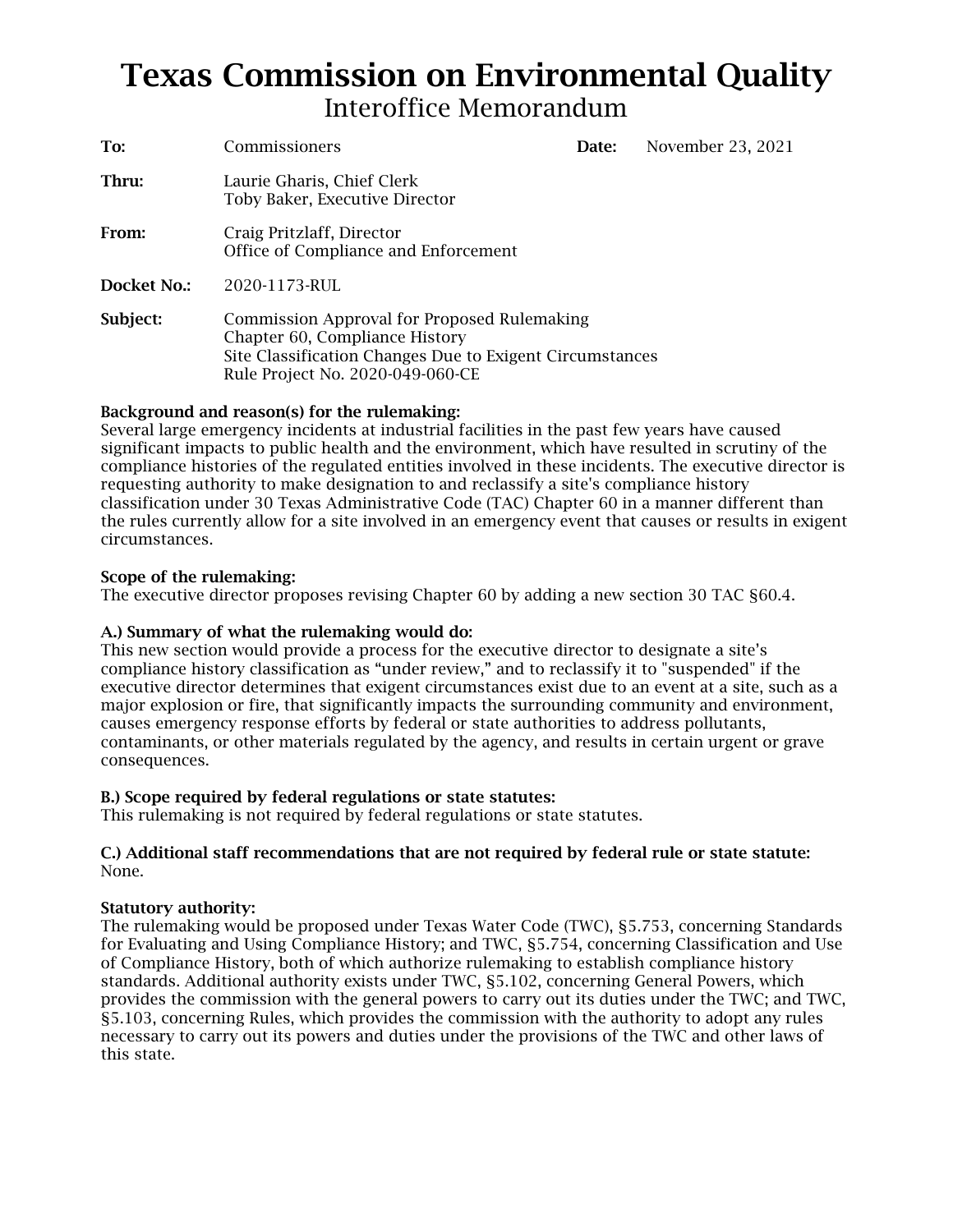Commissioners Page 2 November 23, 2021

Re: Docket No. 2020-1173-RUL

#### Effect on the:

#### A.) Regulated community:

The proposed rulemaking may result in fiscal implications for businesses or individuals if they have a site that is involved in exigent circumstances which necessitates a federal or state emergency response and results in urgent consequences. The estimated fiscal impact resulting from this proposed rule would vary for each site that the executive director decides to designate as "under review" and reclassify as "suspended." Any costs will depend on the specific situations and if the applicant is prevented from obtaining an authorization.

#### B.) Public:

No fiscal implications are anticipated for the public. The public benefit anticipated would be improved transparency and a more accurate compliance history classification for a site at which an event causes or results in exigent circumstances.

#### C.) Agency programs:

No fiscal implications are anticipated for the agency or the state.

#### Stakeholder meetings:

No stakeholder meeting was held; however, a public hearing will be offered during the comment period in January 2022.

#### Potential controversial concerns and legislative interest:

There is significant interest in this proposed rule from legislative members, environmental interest groups, and the regulated community.

#### Would this rulemaking affect any current policies or require development of new policies?

This rulemaking would not necessarily affect any current policies or require development of new policies, but it could impact internal agency practices during implementation.

#### What are the consequences if this rulemaking does not go forward? Are there alternatives to rulemaking?

The purpose of this proposed rulemaking is to provide a more immediate and accurate measure of a site's performance following an exigent event. Without this rulemaking, if an exigent event occurs, an associated site's compliance history may not accurately account for the event.

#### Key points in the proposal rulemaking schedule:

Anticipated proposal date: December 15, 2021 Anticipated *Texas Register* publication date: December 31, 2021 Anticipated public hearing date: January 27, 2022 Anticipated public comment period: December 31, 2021 – February 1, 2022 Anticipated adoption date: June 1, 2022

#### Agency contacts:

Melissa Cordell, Rule Project Manager, Enforcement Division, (512) 239-2483 Jess Robinson, Staff Attorney, (512) 239-0455 Lee Bellware, Texas Register Rule/Agenda Coordinator, (512) 239-6095

#### Attachments:

None.

cc: Chief Clerk, 2 copies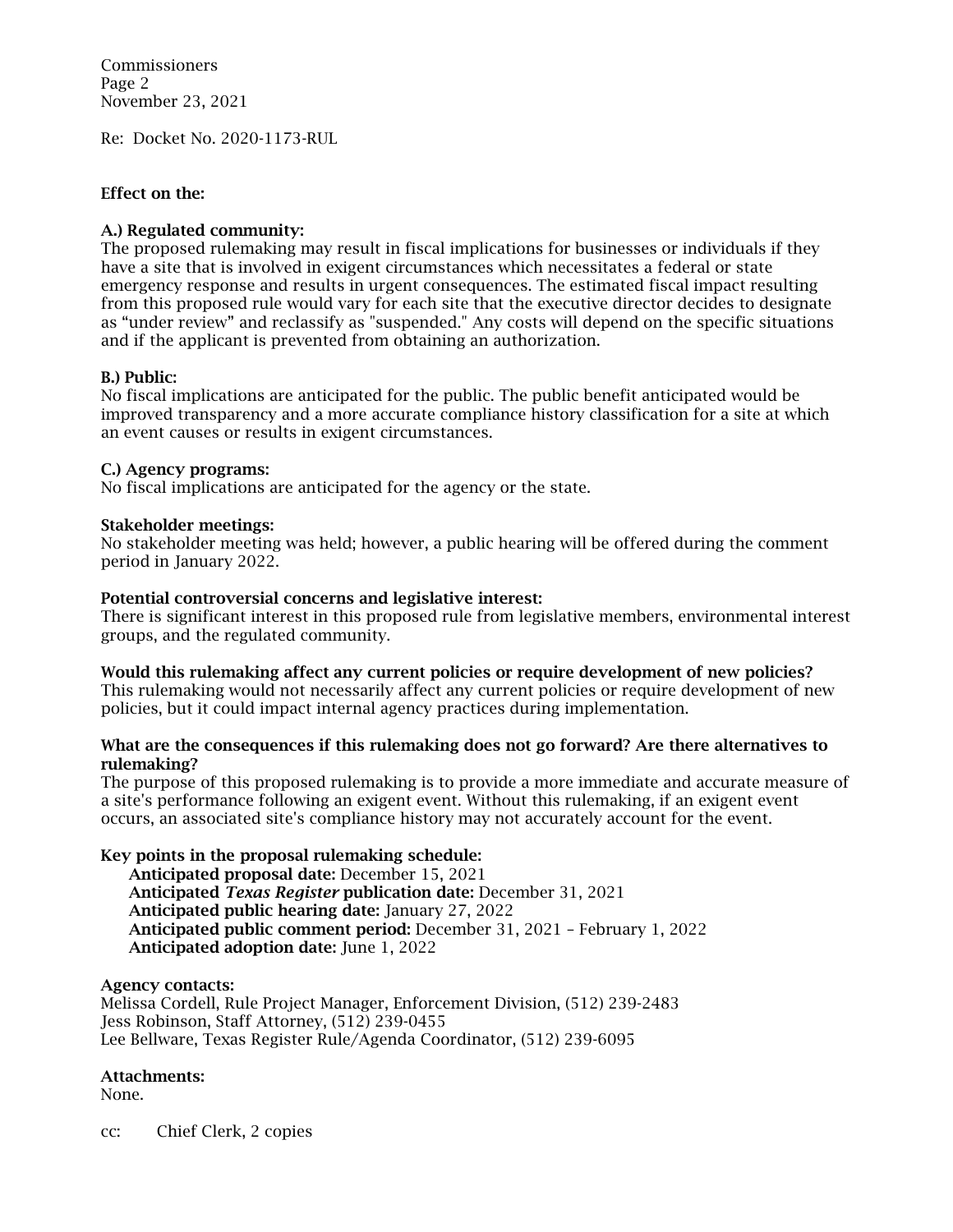Commissioners Page 3 November 23, 2021

Re: Docket No. 2020-1173-RUL

Executive Director's Office Jim Rizk Morgan Johnson Brody Burks Office of General Counsel Melissa Cordell Jess Robinson Lee Bellware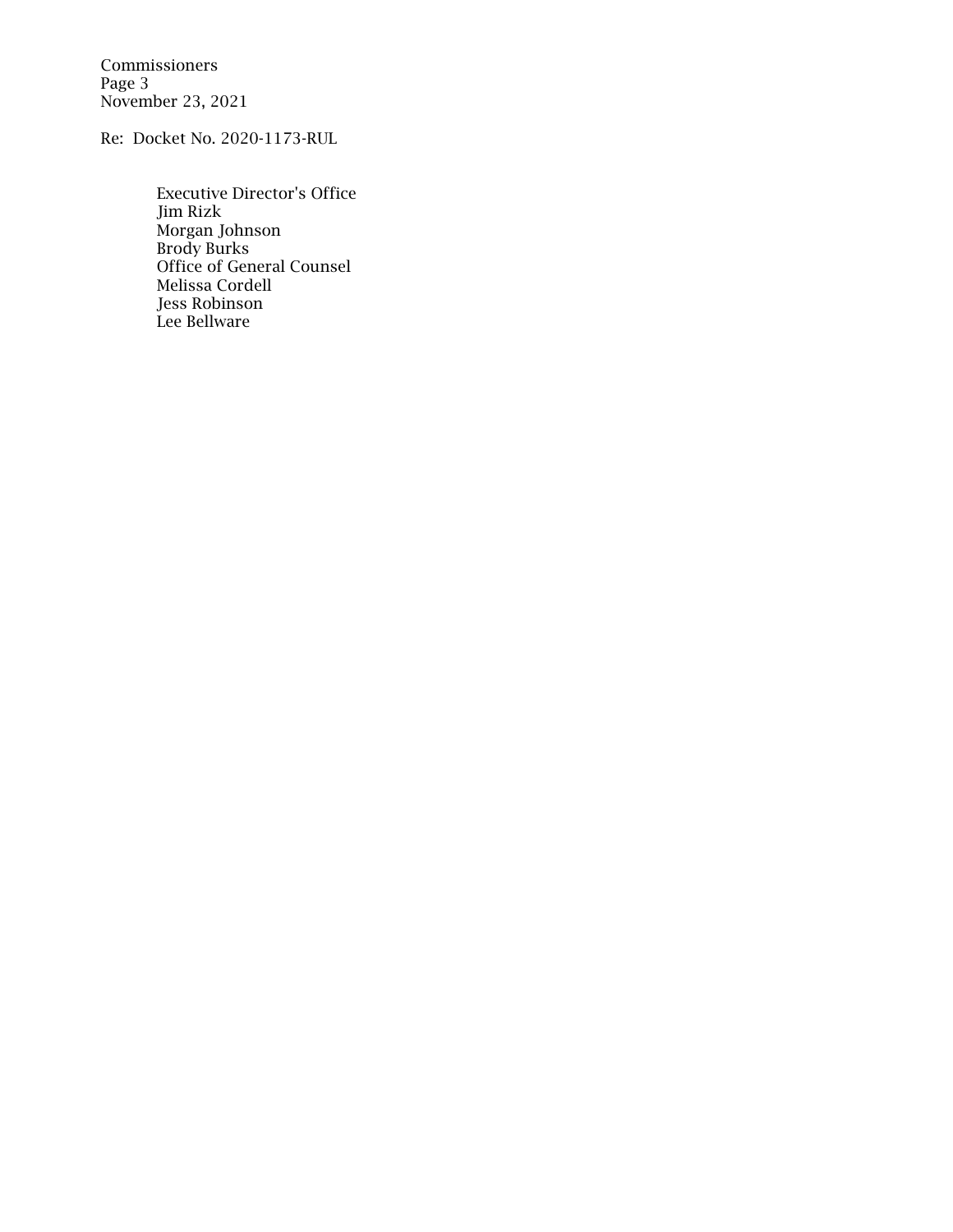The Texas Commission on Environmental Quality (TCEQ, agency, or commission) proposes new §60.4.

#### Background and Summary of the Factual Basis for the Proposed Rule

Several large emergency incidents at industrial facilities in the past few years have caused significant impacts to public health and the environment, which have resulted in scrutiny of the compliance histories of the regulated entities involved in these incidents. The commission determined it is appropriate for the executive director to have the ability to make a designation to and reclassify a site's compliance history classification under Chapter 60 in a manner different than the rules currently allow. The commission proposes new §60.4. This section would provide a process for the executive director to initially designate a site's compliance history classification as "under review" and then later reclassify it to "suspended" if the executive director determines that exigent circumstances exist due to a significant emergency event at the site, such as a major explosion or fire that causes major community disruption and substantial commitment of emergency response resources by federal or state authorities. Exigent circumstances must include those that significantly impact the surrounding community, result in significant emergency response efforts by federal or state authorities to address an actual, unauthorized release of pollutants, contaminants, or other materials regulated by the agency, and result in certain urgent consequences. The occurrence of such an emergency event requires immediate, significant response by the agency but currently does not impact the site's compliance history classification until it results in a compliance history component, as identified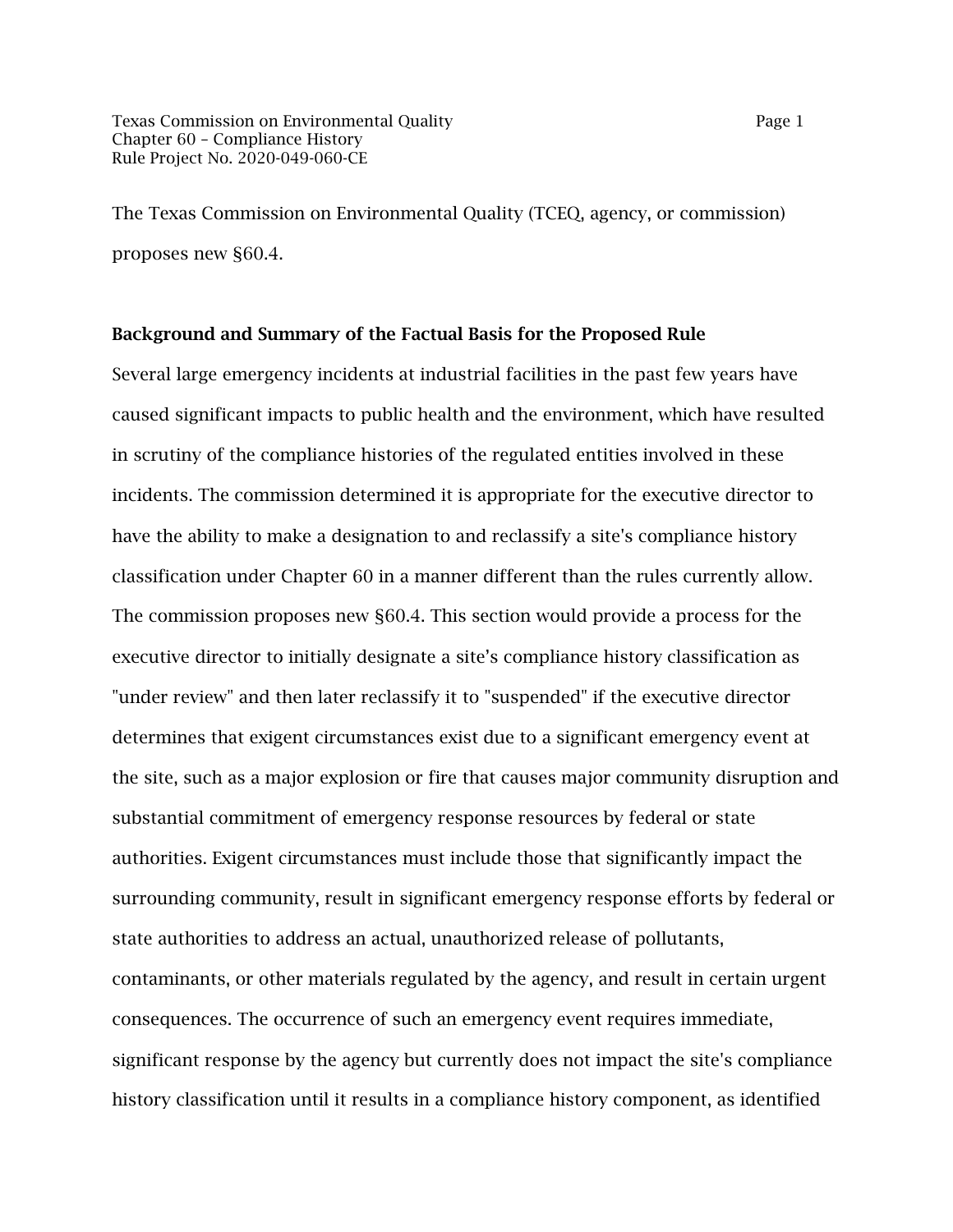Texas Commission on Environmental Quality **Page 2** Page 2 Chapter 60 – Compliance History Rule Project No. 2020-049-060-CE

in §60.1(c), which is considered during an annual classification. The purpose of this proposed rulemaking is to communicate to the regulated entity and the public that a review of such a site's performance is underway, provide a more immediate and accurate measure of a site's performance in light of such an event, and make compliance history a more effective tool to provide oversight and ensure regulatory consistency.

For those sites subject to Chapter 60, the agency currently recalculates compliance history scores annually based on information from the previous five years and classifies sites as unsatisfactory, satisfactory, or high performers, or as unclassified if there is no compliance information about the site. Because compliance history scores are calculated on an annual basis, the impact of an emergency event with exigent circumstances on a site's compliance history will likely be delayed until any components related to the event are finalized and considered in an annual calculation, which may not happen for many months or years following the event. Therefore, the site's current classification may not accurately measure a site's performance in light of a significant emergency event at the site. To ensure the agency's compliance history program and dependent agency processes promote regulatory consistency through prompt recognition of such an event, the commission proposes new §60.4. This rule would authorize the executive director to make a designation to and reclassify the compliance history classification for a site where an emergency event has created exigent circumstances.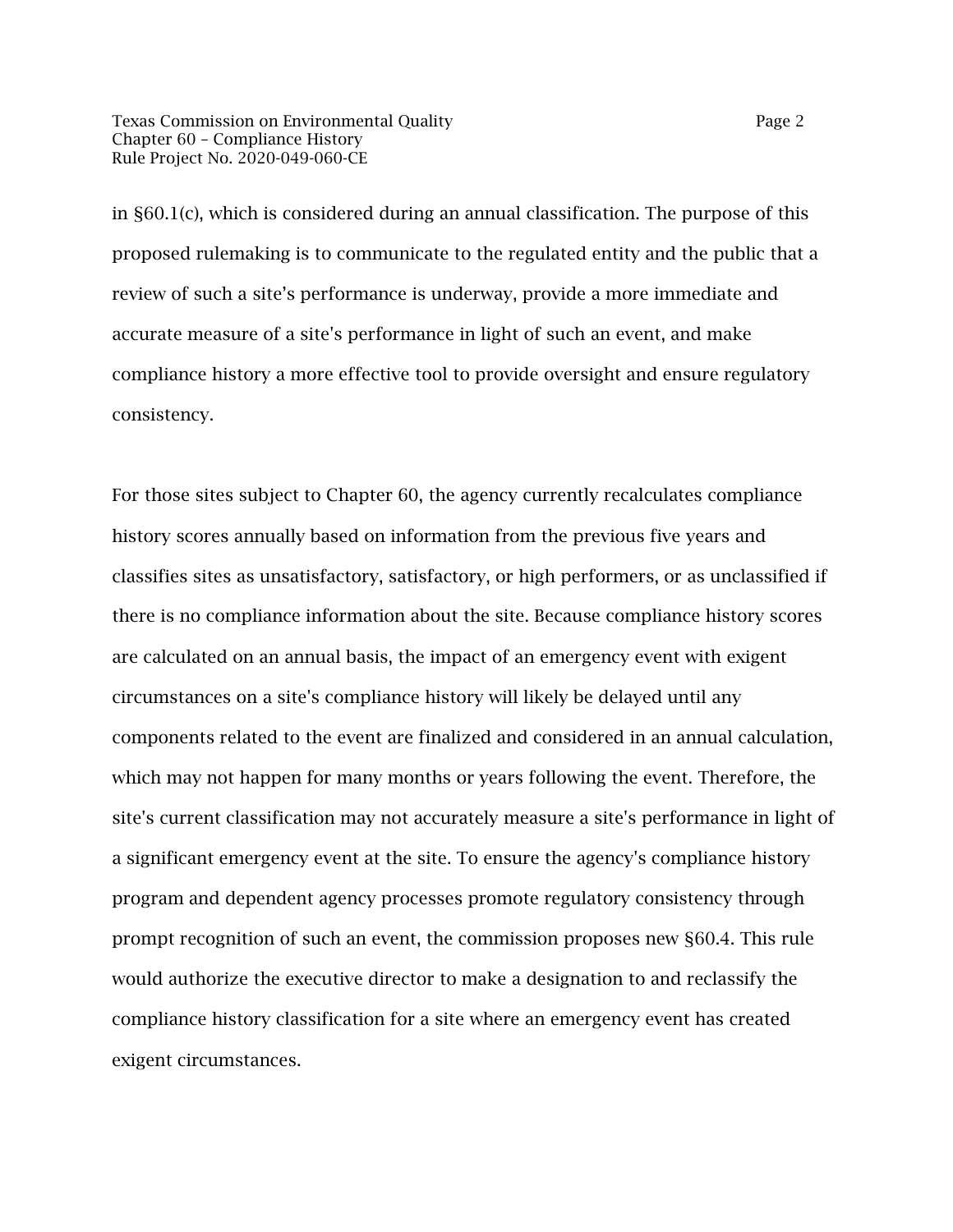Texas Commission on Environmental Quality **Page 3** Page 3 Chapter 60 – Compliance History Rule Project No. 2020-049-060-CE

#### Section Discussion

#### *§60.4, Site Classification Changes Due to Exigent Circumstances*

The commission proposes new §60.4(a), concerning Site Classification Under Review, to establish that the executive director may designate a site's current compliance history classification as "under review" if the executive director determines that exigent circumstances exist due to a significant emergency event at the site. For circumstances to be "exigent," they must meet specified criteria as identified in three categories. For the executive director to move forward with the designation prescribed in this proposed rule, the event must meet all three categories of exigent circumstances.

First, the circumstances must result in significant disruption to one or more local communities of people. Whether community disruption is "significant" is intended to be determined on a case-by-case basis by looking at the event's impacts on the surrounding community. The extent of an event's impacts can depend on contextual factors. For example, communities vary in size and resources, and an event occurring in one community may not provide a significant disruption whereas a similar event may do so in another community.

Second, the circumstances must cause significant commitment of emergency response resources by a federal or state governmental authority to address an actual, unauthorized release of pollutants, contaminants, or other materials regulated by the agency.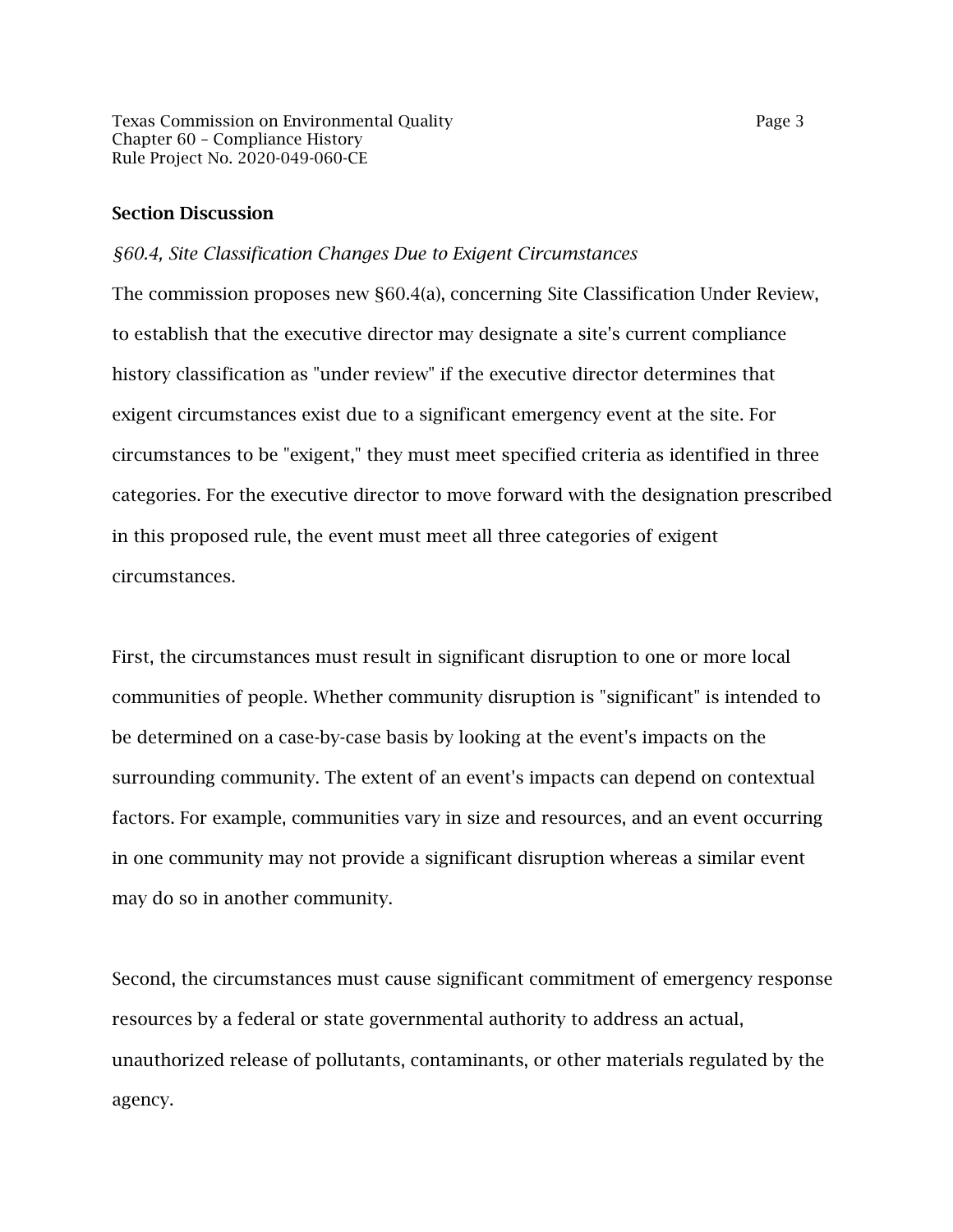Third, for circumstances to be "exigent," they must have resulted in the occurrence of at least one of the conditions listed in proposed subsection (a)(3)(A)  $\cdot$  (C) or one of the conditions listed in proposed subsection (a)(3)(D)(i) – (iv). Each of the listed conditions is a potential result of the type of significant emergency event the commission determined must be urgently accounted for in a site's compliance history classification. For the purposes of proposed subsection (a)(3)(D)(iv), "injury or death of a person directly attributable to the release" is intended to capture injuries or death that are directly caused by the actual, unauthorized release of pollutants, contaminants, or other materials regulated by the agency. It is not intended to encompass injuries or death that are caused indirectly by any such event, such as an injury sustained by an individual slipping in a parking lot during an evacuation.

If all three of these categories are determined to be met, any designation of a site's compliance history classification as "under review" is effective immediately. The executive director will issue written notice of the "under review" designation to the site's known owner and operator. The "under review" designation shall thereafter expire on the 91st day after the date of the executive director's written notice of the designation unless the executive director beforehand initiates the process to reclassify the site to "suspended." Upon the initiation of the process to reclassify, the executive director will issue a Notice of Decision to Reclassify as proposed under subparagraph (b) of this section.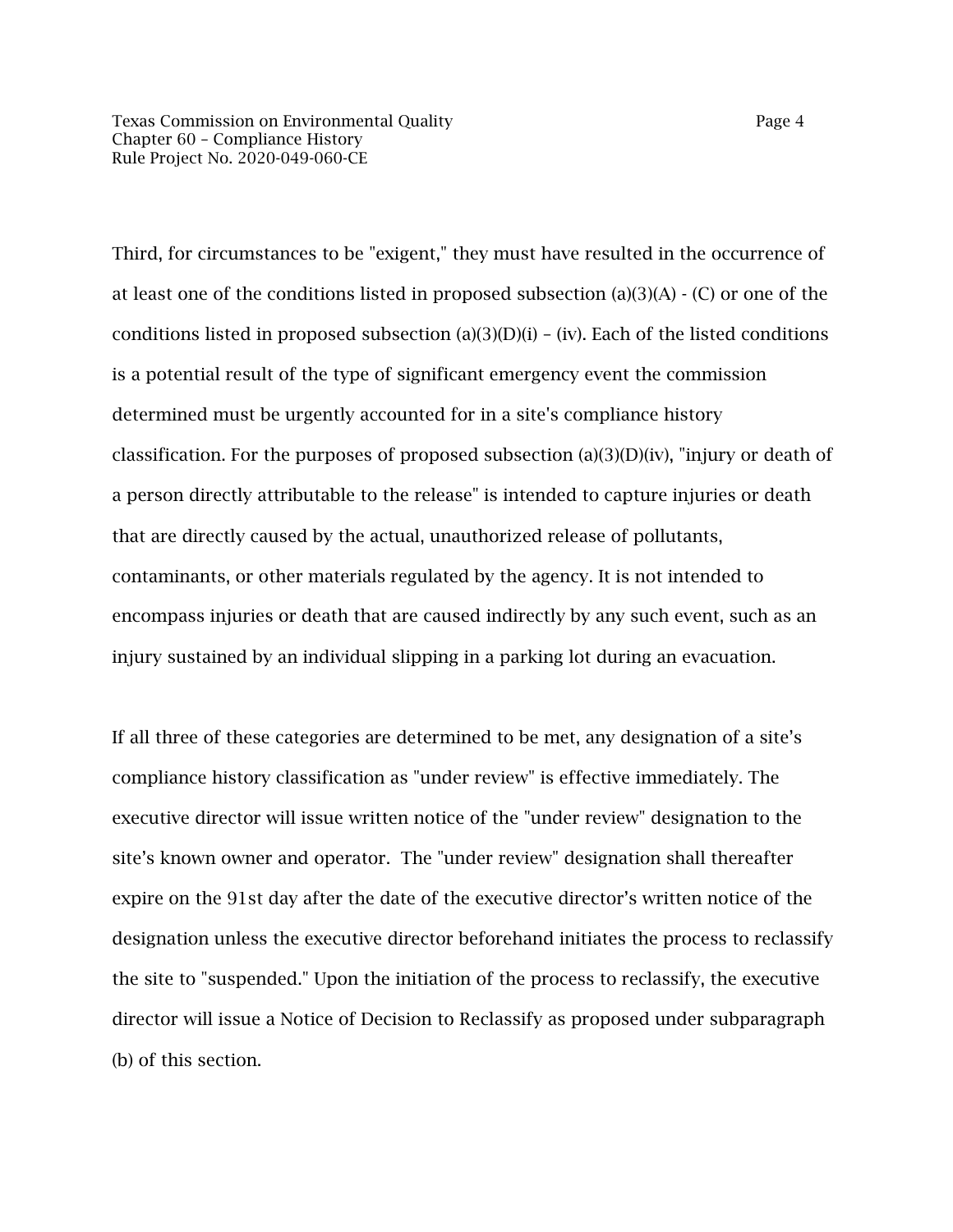Texas Commission on Environmental Quality **Page 5** Page 5 Chapter 60 – Compliance History Rule Project No. 2020-049-060-CE

The commission proposes new §60.4(b), concerning Notice of Decision to Reclassify, to establish that the executive director may decide to reclassify a site's compliance history classification to "suspended." In making the decision, the executive director must consider available information including facts as to whether the event in question was caused through any fault of the site's owner or operator. If the initiation of the process to reclassify has been made by the executive director, a decision to reclassify to "suspended", must be made no sooner than 30 days and no later than 90 days after the site's classification is designated as "under review." The commission has determined that providing a time limit for the executive director's authority to make such a decision provides a measure of regulatory certainty. This subsection would also clarify that the site will not be actually reclassified until the effective date identified in proposed subsection (f), which would depend on whether the site owner or operator files a motion for the commission to review the executive director's decision to reclassify.

The commission proposes new §60.4(c), concerning Evaluation of Permit Applications, to prohibit the agency from taking action to issue, renew, amend, or modify a permit specific to a site for which the executive director has issued a Notice a Decision to Reclassify until the agency has evaluated the permitting action in light of the emergency event that caused or resulted in the exigent circumstances. The purpose of the required evaluation of pending permit applications is not to pause, prolong, or stop permitting actions that are appropriate in light of the event. For the purpose of this subsection, a "permit specific to a site" includes authorizations through standard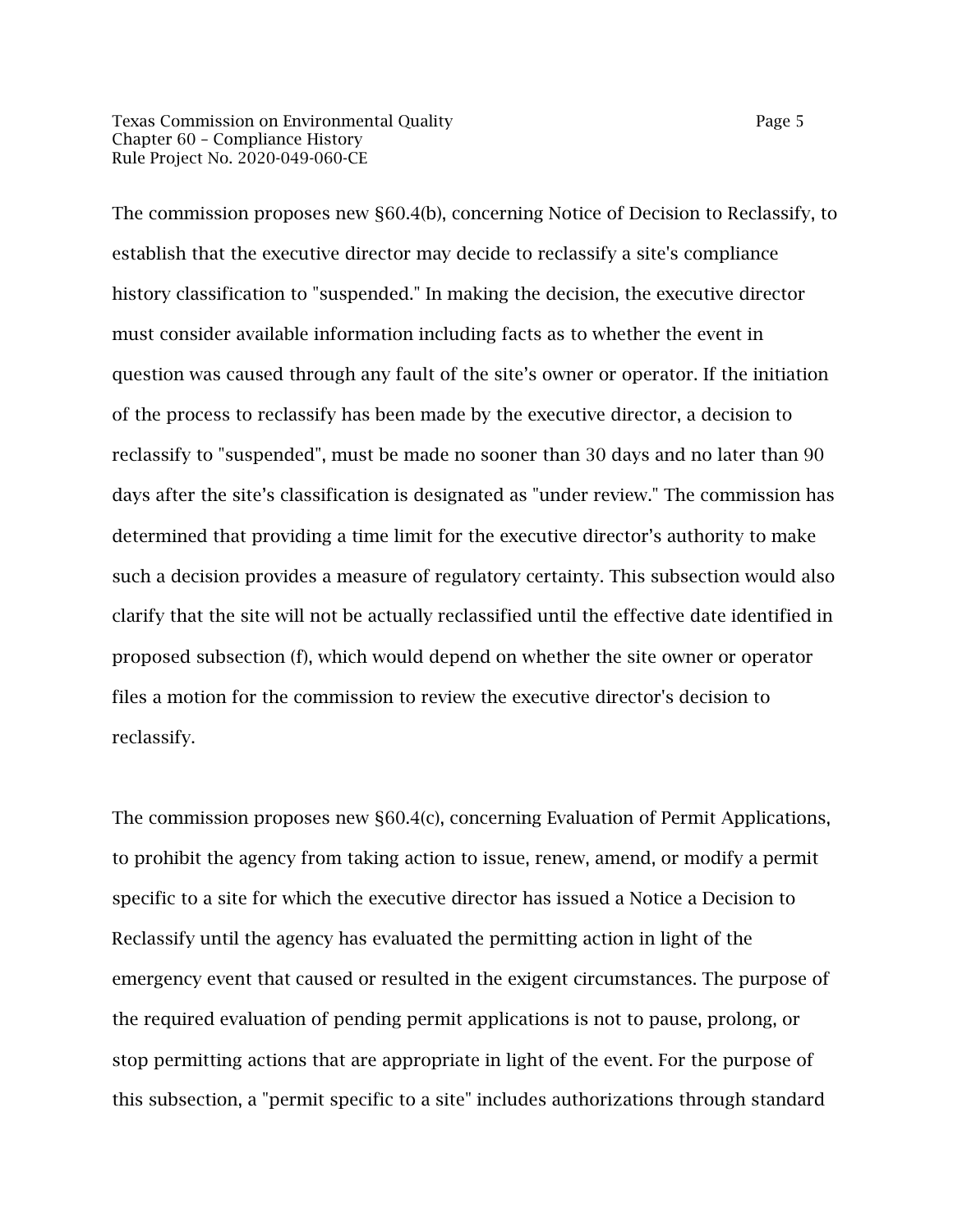Texas Commission on Environmental Quality **Page 6** and Page 6 Chapter 60 – Compliance History Rule Project No. 2020-049-060-CE

permits, individual permits, or other authorizations that require affirmative action by the agency and that, if issued, would authorize regulated activities at the site where the event occurred. The evaluation under proposed §60.4(c) would not be required for other authorizations if the authorizations are claimed by regulated entities without the need for permit application review by the TCEQ—*e.g.*, certain general permits and permits by rule (PBRs). The purpose of this permit application evaluation is to ensure the site's proposed permitting actions are appropriate in light of the emergency event. Until the permit application evaluation is complete, the agency would not take action on proposed permit applications. The proposed evaluation would enable the agency to address concerns from the event by: (1) approving the permit; (2) approving the permit with changes to address conditions that caused or resulted from the event; or (3) denying the permit. As stated in proposed new  $\S 60.4(c)$  and (g)(1), this evaluation process applies to the processing of any permit applications for the site that are pending with the TCEQ at the time of the executive director's Notice of Decision to Reclassify, and it applies to the processing of any such applications that become pending unless and until the executive director's decision is withdrawn or set aside, or until a resulting "suspended" reclassification ends under proposed §60.4(h).

The commission proposes new §60.4(d), concerning Demonstration that Reclassification Not Warranted, to establish that the site owner or operator would have the opportunity to demonstrate to the executive director that reclassification of the site to suspended is not warranted. The commission recognizes that the site owner or operator may have additional information relevant to the executive director's decision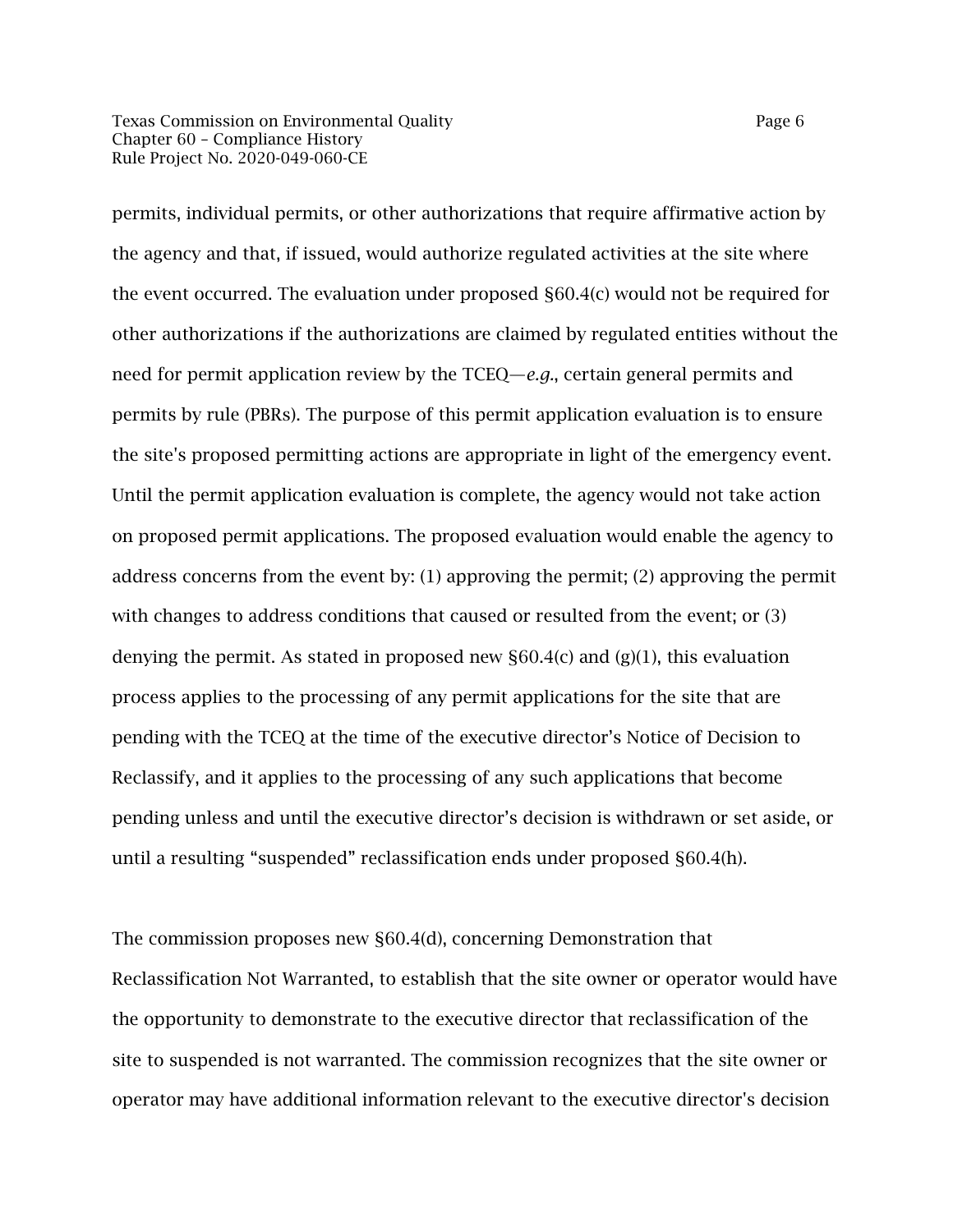Texas Commission on Environmental Quality **Page 7** Page 7 Chapter 60 – Compliance History Rule Project No. 2020-049-060-CE

to reclassify. The demonstration is not intended to be a formal procedure or a prerequisite to filing a motion for commission review, but rather to allow the site owner or operator an opportunity to provide additional information to the executive director. The executive director's decision to reclassify the site would be withdrawn if the executive director determines that reclassification is not warranted. If that happens, a written notice of the determination will be provided to the site owner or operator.

The commission proposes new §60.4(e), concerning Motion for Commission Review of the Executive Director's Decision, to provide a process for appealing the executive director's decision to reclassify a site's compliance history to suspended. Any motion for commission review under this proposed subsection would be subject to the procedural requirements set forth in the subsection, including procedures for filing the motion; contents of the motion; disposition of the motion by commission action; disposition of the motion absent commission action; and provisions setting forth the effect of the reclassification during the pendency of any judicial review of the decision.

The commission proposes new §60.4(f), concerning Effective Date of Reclassification. Proposed new  $\S 60.4(f)(1)$  and (2) would set forth the dates upon which the executive director's decision to reclassify a site would become final and, therefore, when the reclassification would become effective. For purposes of judicial review, the agency action to reclassify a site's compliance history would be final and appealable on the effective date as proposed in new §60.4(f).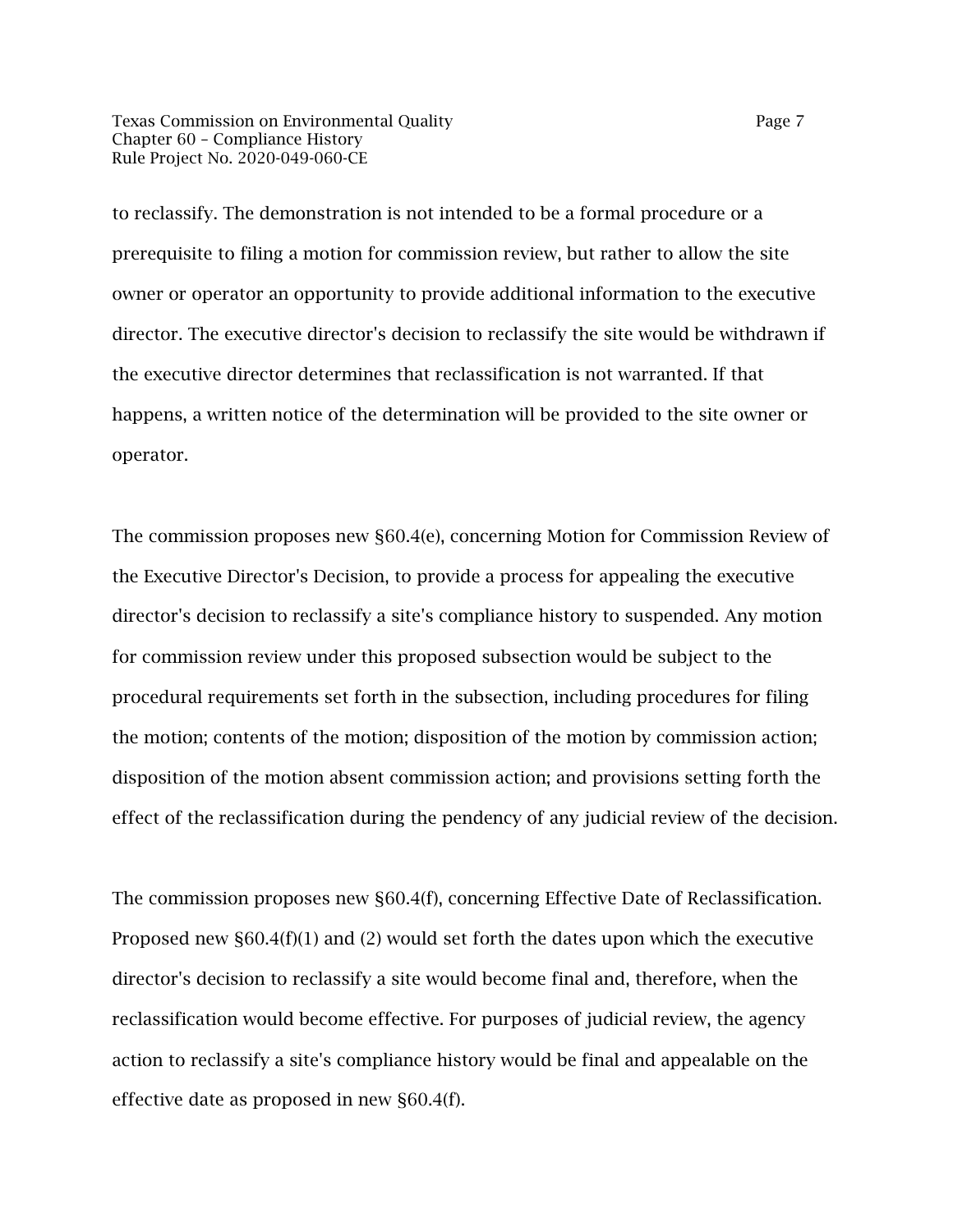The commission proposes new §60.4(g), concerning Effects of Reclassification, to identify the effects of a site reclassification to suspended once the reclassification becomes effective. Under proposed new §60.4(g)(1), the agency would continue to evaluate a site's permitting applications in accordance with subsection (c) for the duration of the reclassification. Under proposed  $\S 60.4(g)(2)$ , the site would also be treated as an unsatisfactory performer as identified in §60.3, Use of Compliance History. The commission does not intend for a site's reclassification to suspended, by itself, to change the underlying compliance history numerical points associated with the site.

The commission proposes new §60.4(h), concerning Duration of Reclassification, to establish that any reclassification of a site to suspended would be effective for at least one year from the effective date of reclassification and thereafter until the earlier of three conditions. Under proposed §60.4(h)(1), the site reclassification would end if the executive director decides that the reclassification is no longer warranted. The executive director's decision would be based on whether the exigent circumstances have been resolved, the cause of the event has been identified, and corrective actions have been implemented so as to appropriately reduce or eliminate the likelihood that the same or a similar event would reoccur. The commission intends for this decision to be in the sole discretion of the executive director. The commission intends this proposed subsection to be an additional incentive for the site owner or operator to resolve and address the significant emergency event as expeditiously as possible.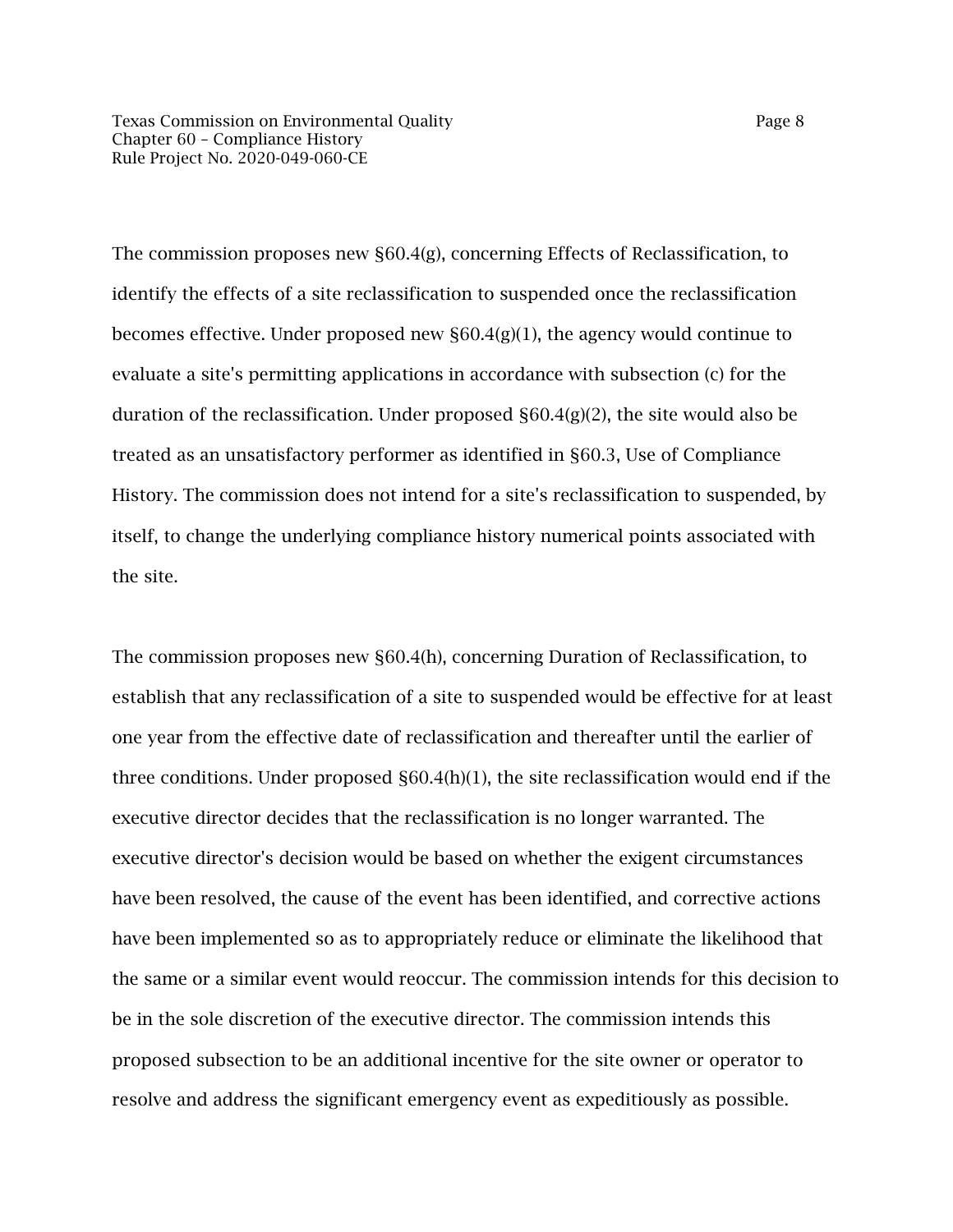Texas Commission on Environmental Quality **Page 9** Page 9 Chapter 60 – Compliance History Rule Project No. 2020-049-060-CE

Under proposed new  $\S 60.4(h)(2)$ , the site reclassification would end when an enforcement action arising from the event either: (1) has resolved and resulted in a component in the site's compliance history that is accounted for in an annual classification; or (2) is neither pending nor anticipated to be brought by or on behalf of the agency. Alternatively, under proposed new §60.4(h)(3), the site reclassification would end three years after the effective date of the reclassification if the reclassification does not previously end by satisfying the conditions of subsection (h)(1) or (2). Once a suspended reclassification ends under the proposed rule, the site would be assigned a classification according to its site rating under existing §60.2, Classification.

The commission proposes that the new §60.4 would apply to events beginning on or after the effective date of the rule.

#### Fiscal Note: Costs to State and Local Government

Jené Bearse, Analyst in the Budget and Planning Division, has determined that for the first five-year period the proposed rule would be in effect, no fiscal implications are anticipated for the agency or the state.

Certain units of local government may experience fiscal implications as a result of administration or enforcement of the proposed rule if they have a site that is involved in a significant emergency event that results in exigent circumstances. The estimated fiscal impact resulting from this proposed rule would vary for each site that the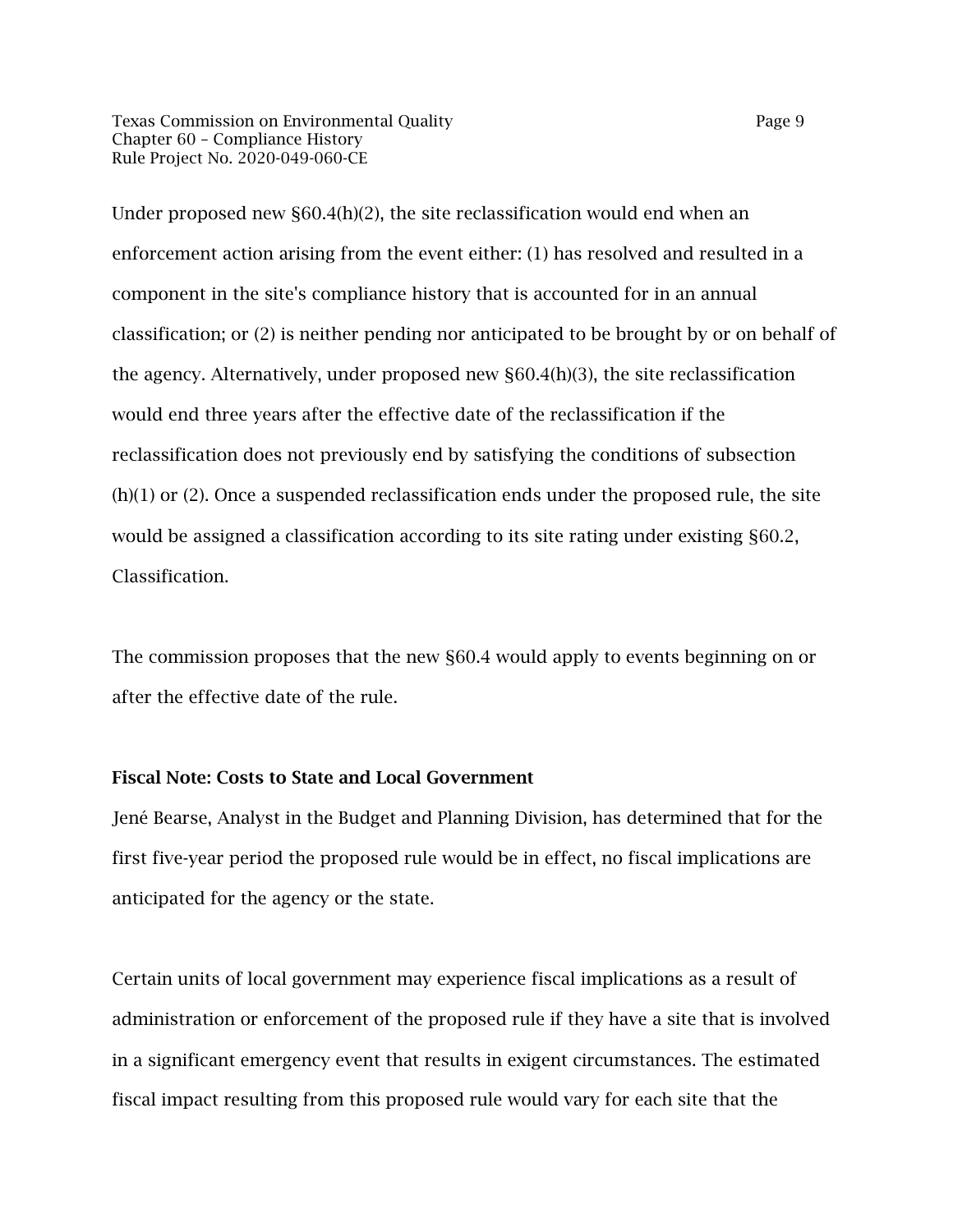Texas Commission on Environmental Quality Page 10 Chapter 60 – Compliance History Rule Project No. 2020-049-060-CE

executive director designates as "under review" and decides to reclassify as "suspended." Any potential costs would depend on the specific situation and whether the applicant is prevented from obtaining an authorization.

#### Public Benefits and Costs

Ms. Bearse determined that, for each year of the first five years the proposed rule would be in effect, the public benefit anticipated would be improved transparency and a more accurate compliance history classification for a site at which a significant emergency event results in exigent circumstances.

The proposed rulemaking may result in fiscal implications for businesses or individuals if they have a site that is involved in a significant emergency event that results in exigent circumstances. The estimated fiscal impact resulting from this proposed rule would vary for each site that the executive director decides to designate as "under review" and reclassify as "suspended". Any costs would depend on the specific situation and if the applicant is prevented from obtaining an authorization.

#### Local Employment Impact Statement

The commission reviewed this proposed rulemaking and determined that a Local Employment Impact Statement is not required because the proposed rulemaking does not adversely affect a local economy in a material way for the first five years that the proposed rule would be in effect.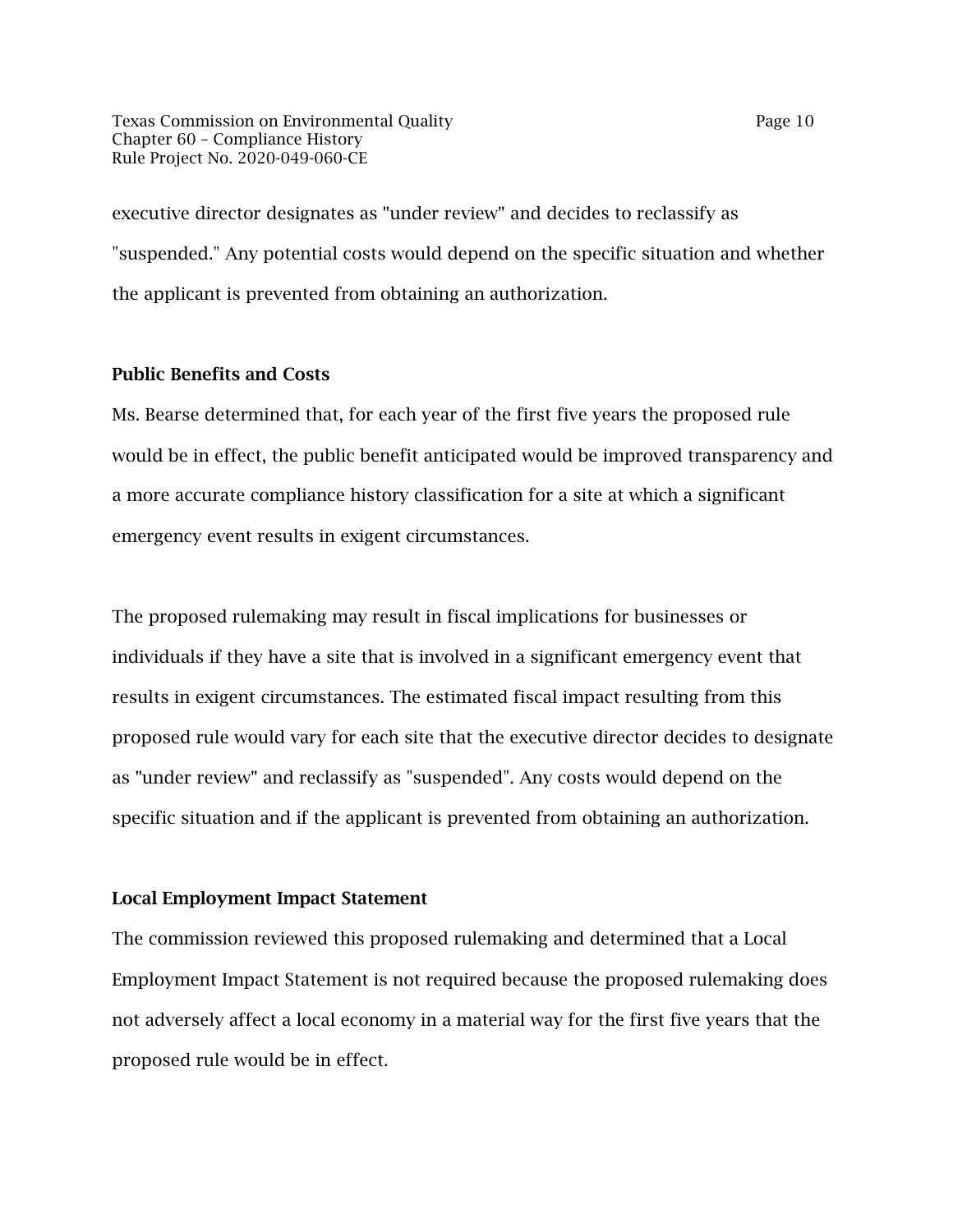Texas Commission on Environmental Quality Page 11 Chapter 60 – Compliance History Rule Project No. 2020-049-060-CE

#### Rural Community Impact Statement

The commission reviewed this proposed rulemaking and determined that the proposed rulemaking would not adversely affect rural communities in a material way for the first five years that the proposed rule would be in effect. The rulemaking would apply statewide and have the same effect in rural communities as in urban communities.

#### Small Business and Micro-Business Assessment

No adverse fiscal implications are anticipated for small or micro-businesses due to the implementation or administration of the proposed rule for the first five-year period the proposed rule would be in effect.

#### Small Business Regulatory Flexibility Analysis

The commission reviewed this proposed rulemaking and determined that a Small Business Regulatory Flexibility Analysis is not required because the proposed rule does not adversely affect a small or micro-business in a material way for the first five years the proposed rule would be in effect.

#### Government Growth Impact Statement

The commission prepared a Government Growth Impact Statement assessment for this proposed rulemaking. The proposed rulemaking would not create or eliminate a government program and would not require an increase or decrease in future legislative appropriations to the agency. The proposed rulemaking would not require the creation of new employee positions or eliminate current employee positions, and it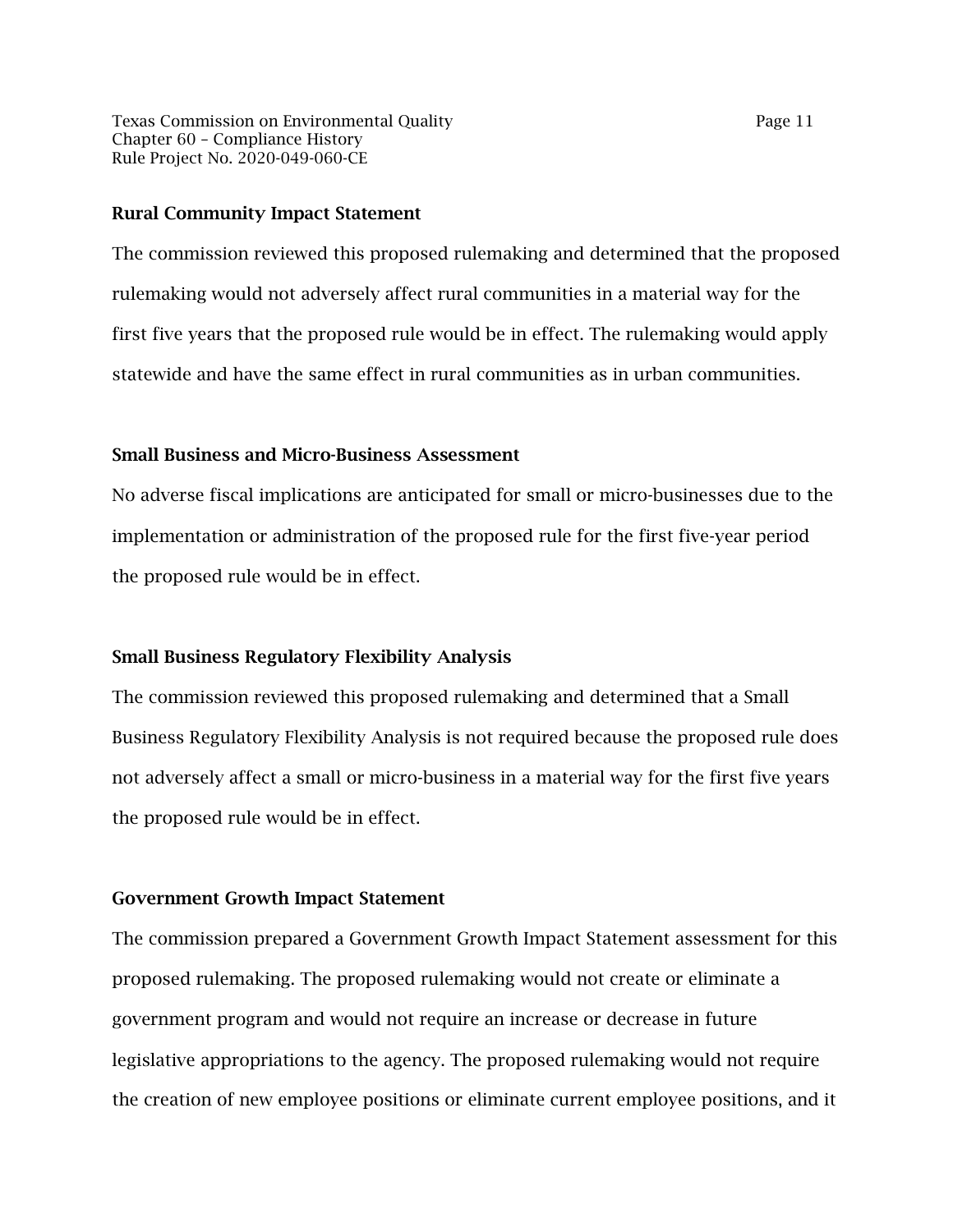Texas Commission on Environmental Quality Page 12 Chapter 60 – Compliance History Rule Project No. 2020-049-060-CE

would not require an increase or decrease in fees paid to the agency. The proposed rulemaking alters an existing regulation by providing a way to designate a site's compliance history classification as "under review" and creating an additional compliance history classification. The proposed rulemaking would not increase or decrease the number of individuals subject to its applicability. During the first five years, the proposed rule should not impact positively or negatively the state's economy.

#### Draft Regulatory Impact Analysis Determination

The commission reviewed the proposed rulemaking in light of the regulatory impact analysis requirements of Texas Government Code, §2001.0225, and it determined that the rulemaking is not subject to Texas Government Code, §2001.0225, because the proposed rule does not meet the definition of a "major environmental rule" as defined in that statute. A "major environmental rule" means a rule the specific intent of which is to protect the environment or reduce risks to human health from exposure and that may adversely affect in a material way the economy, productivity, competition, jobs, the environment, or the public health and safety of the state or a sector of the state.

The commission determined the proposed rule does not fall under the definition of a major environmental rule because the specific intent of the rule is to promote and ensure regulatory consistency in agency processes by creating a mechanism to designate site compliance history classifications as "under review" and by creating a new compliance history classification. The new designation and classification are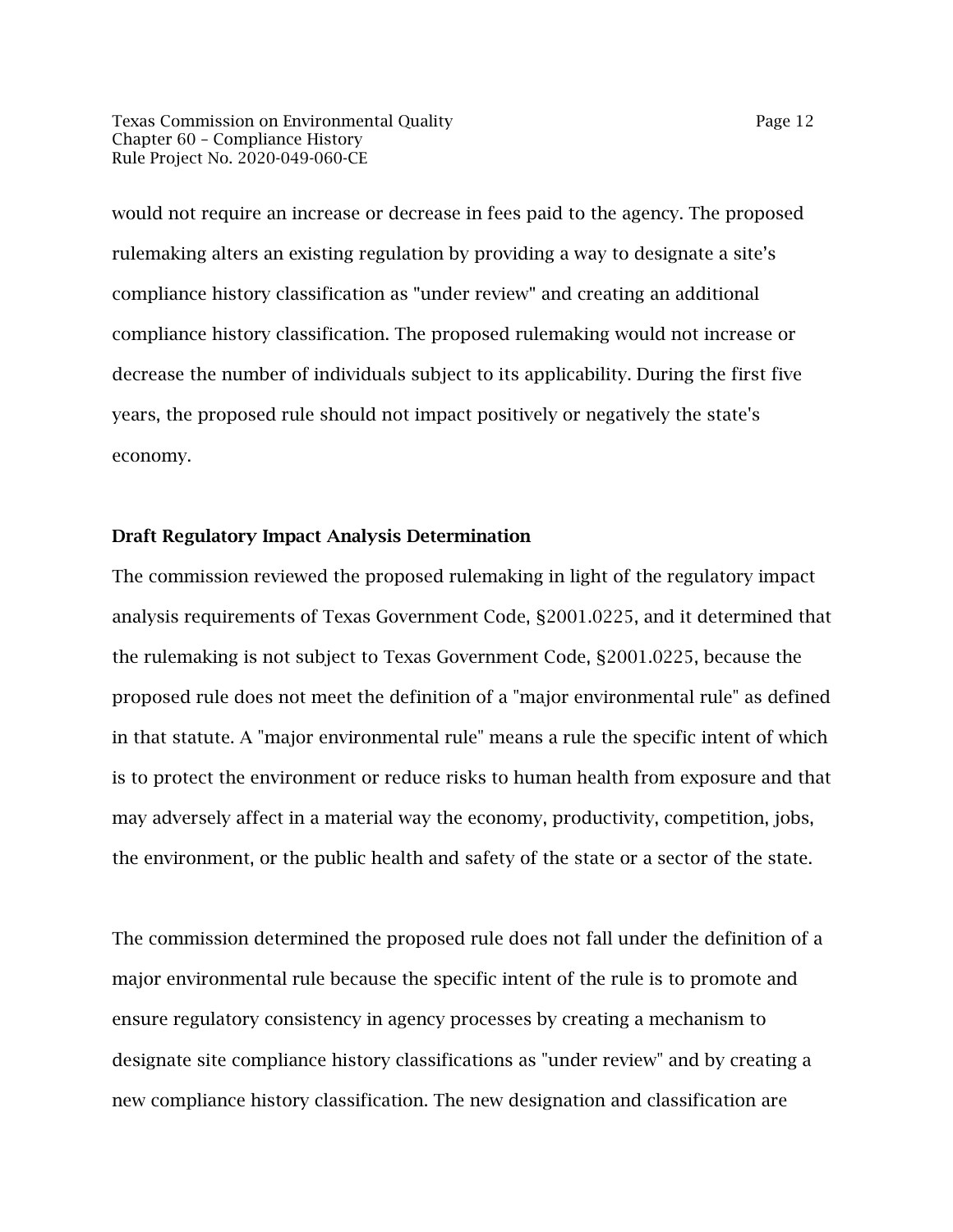Texas Commission on Environmental Quality Page 13 Chapter 60 – Compliance History Rule Project No. 2020-049-060-CE

appropriate for sites where an event occurred that causes or results in exigent circumstances, as described in the proposed rule; and if the executive director decides to designate a site classification as "under review" and reclassify it to "suspended," it ensures agency processes such as permitting actions are appropriately accounting for the event. The purpose of the proposed rulemaking is to provide a more immediate and accurate measure of a site's performance in light of such an event and to make compliance history a more effective tool to provide oversight and ensure regulatory consistency. By ensuring regulatory consistency, the TCEQ's compliance history program better effectuates its statutory purpose under Texas Water Code, §5.753 and §5.754.

Additionally, the commission determined the proposed rule is not a major environmental rule because it is not expected to adversely affect in a material way the economy, productivity, competition, jobs, the environment, or the public health and safety of the state or a sector of the state. The commission intends that designating a site's compliance history classification as "under review" and reclassifying it under the proposed rule would be a regulatory tool that is used sparingly and reserved as a response to rare and impactful events. Accordingly, any exercise by the executive director of the authority in the proposed rule is not expected to affect many regulated entities in the state. Furthermore, any directly attributable costs to regulated entities whose site is subject to a Notice of Decision to Reclassify under this rule would depend on the results of the agency's evaluation of any applications for permits specific to the site. Any such costs may also depend on whether the applicant is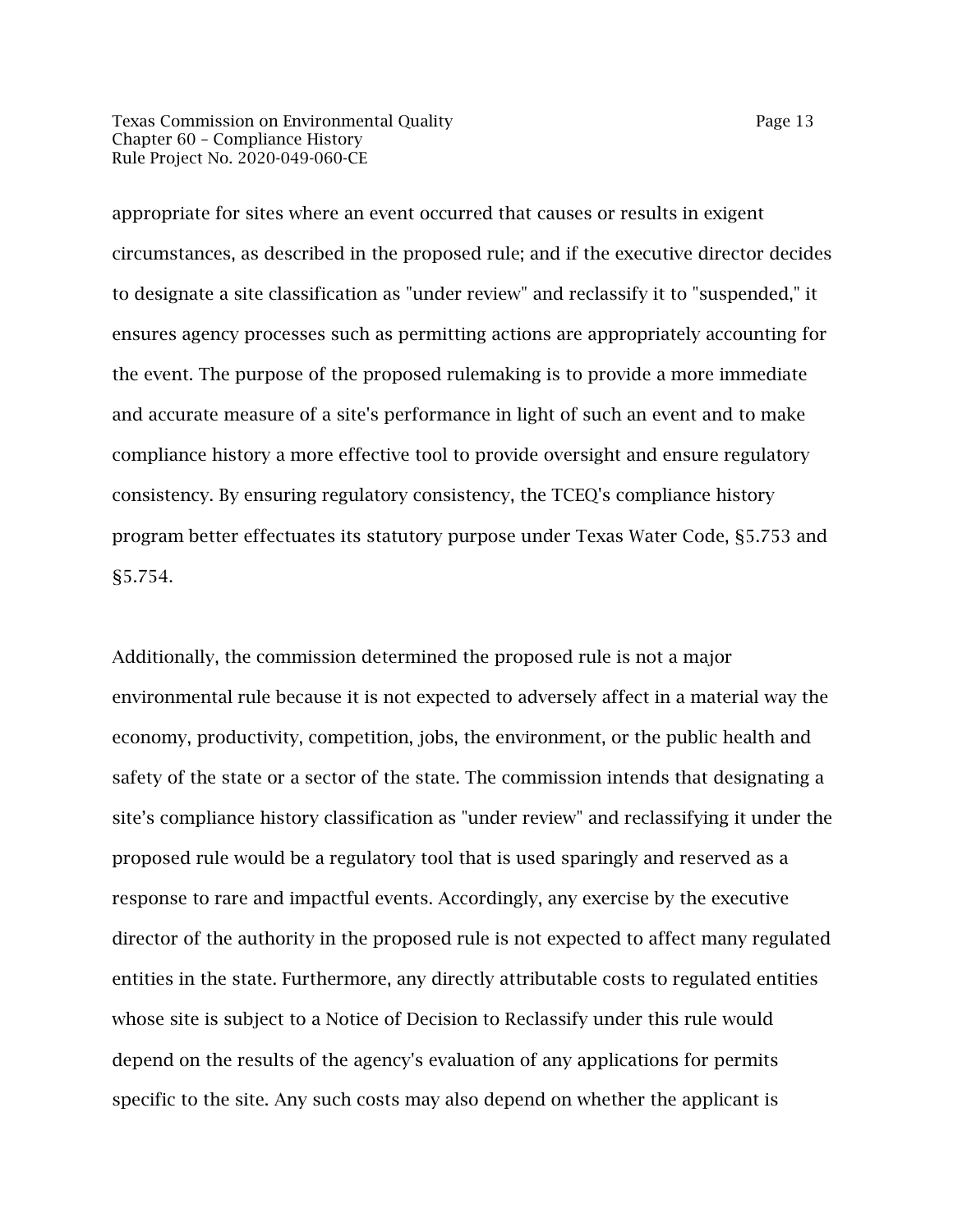prevented from obtaining an authorization.

The commission invites public comment regarding the Draft Regulatory Impact Analysis Determination during the public comment period. Written comments on the Draft Regulatory Impact Analysis Determination may be submitted to the contact person at the address listed under the Submittal of Comments section of this preamble.

#### Takings Impact Assessment

The commission evaluated the proposed rule and performed an analysis of whether Texas Government Code, Chapter 2007, is applicable. The specific purpose of the proposed rule is to provide a more immediate and accurate measure of a site's performance in light of certain events and to make compliance history a more effective tool to provide oversight and ensure regulatory consistency as required by Texas Water Code, §5.753. The proposed rule does not affect private property in a manner that restricts or limits an owner's right to the property that would otherwise exist in the absence of a governmental action. Consequently, this proposed rule does not meet the definition of a taking under Texas Government Code, §2007.002(5), and therefore will not constitute a taking under Texas Government Code, Chapter 2007.

#### Consistency with the Coastal Management Program

The commission reviewed the proposed rulemaking and found that the proposal is subject to the Texas Coastal Management Program (CMP) in accordance with the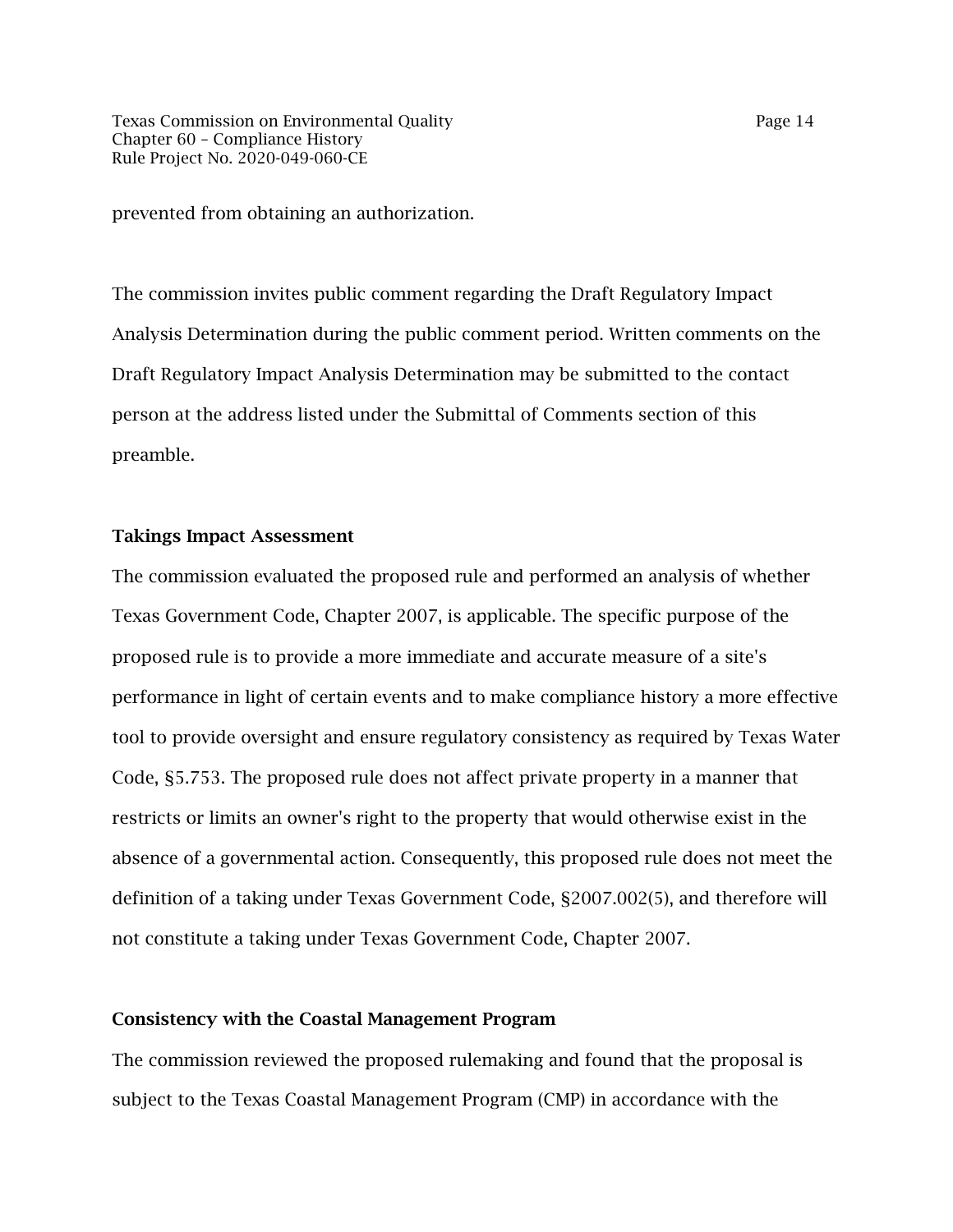Texas Commission on Environmental Quality Page 15 Chapter 60 – Compliance History Rule Project No. 2020-049-060-CE

Coastal Coordination Act, Texas Natural Resources Code, §§33.201 *et seq*., and therefore must be consistent with all applicable CMP goals and policies. The commission conducted a consistency determination for the proposed rules in accordance with Coastal Coordination Act Implementation Rules, 31 TAC §505.22, and found the proposed rulemaking consistent with the applicable CMP goals and policies.

CMP goals applicable to the proposed rule include: 31 TAC §501.12(1), to protect, preserve, restore, and enhance the diversity, quality, quantity, functions, and values of coastal natural resource areas (CNRAs); 31 TAC §501.12(2), to ensure sound management of all coastal resources by allowing for compatible economic development and multiple human uses of the coastal zone; 31 TAC §501.12(3), to minimize loss of human life and property due to the impairment and loss of protective features of CNRAs; 31 TAC §501.12(5), to balance the benefits from economic development and multiple human uses of the coastal zone, the benefits from protecting, preserving, restoring, and enhancing CNRAs, the benefits from minimizing loss of human life and property, and the benefits from public access to and enjoyment of the coastal zone; 31 TAC §501.12(6), to coordinate agency and subdivision decisionmaking affecting CNRAs by establishing clear, objective policies for the management of CNRAs; 31 TAC §501.12(7), to make agency and subdivision decision-making affecting CNRAs efficient by identifying and addressing duplication and conflicts among local, state, and federal regulatory and other programs for the management of CNRAs; and 31 TAC §501.12(8), to make agency and subdivision decision-making affecting CNRAs more effective by employing the most comprehensive, accurate, and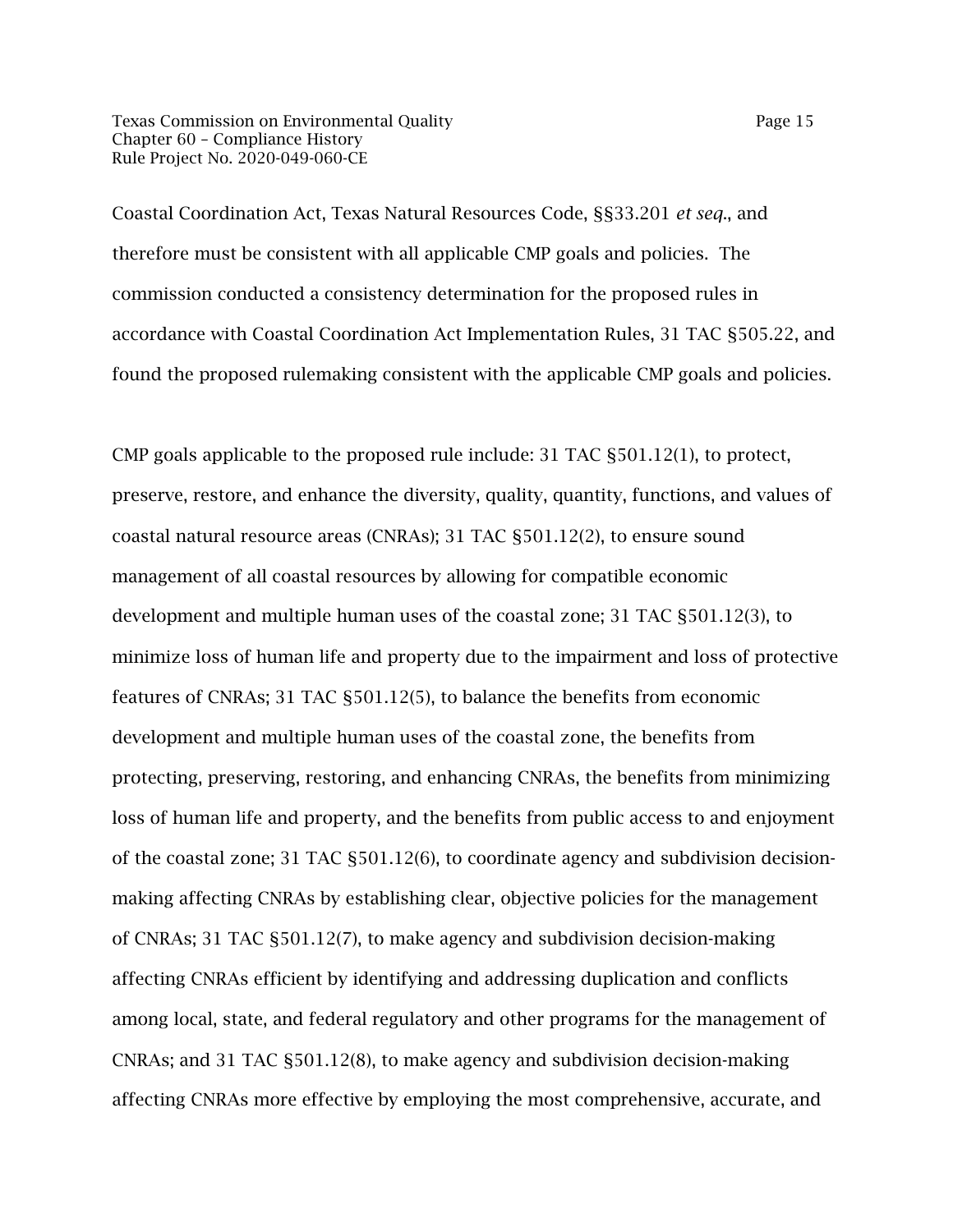Texas Commission on Environmental Quality Page 16 Chapter 60 – Compliance History Rule Project No. 2020-049-060-CE

reliable information and scientific data available and by developing, distributing for public comment, and maintaining a coordinated, publicly accessible geographic information system of maps of the coastal zone and CNRAs at the earliest possible date. The commission has reviewed the proposed rule for consistency with applicable goals of the CMP and determined that the proposed rule is consistent with the intent of the applicable goals and will not result in any significant adverse effect to CNRAs.

CMP policies applicable to the proposed rule include: 31 TAC §501.19, Construction and Operation of Solid Waste Treatment, Storage, and Disposal Facilities; 31 TAC §501.20, Prevention, Response, and Remediation of Oil Spills; 31 TAC §501.21, Discharge of Municipal and Industrial Wastewater to Coastal Waters; 31 TAC §501.22, Nonpoint Source (NPS) Water Pollution; 31 TAC §501.23, Development in Critical Areas; 31 TAC §501.25, Dredging and Dredged Material Disposal and Placement; 31 TAC §501.28, Development Within Coastal Barrier Resource System Units and Otherwise Protected Areas on Coastal Barriers; and 31 TAC §501.32, Emission of Air Pollutants. This rulemaking does not relax existing standards for issuing permits related to the construction and operation of solid waste treatment, storage, and disposal facilities in the coastal zone or for governing the prevention of, response to, and remediation of coastal oil spills. This rulemaking does not relax existing commission rules and regulations governing the discharge of municipal and industrial wastewater to coastal waters, nor does it affect the requirement that the agency consult with the Department of State Health Services regarding wastewater discharges that could significantly adversely affect oyster reefs. This rulemaking does not relax the existing requirements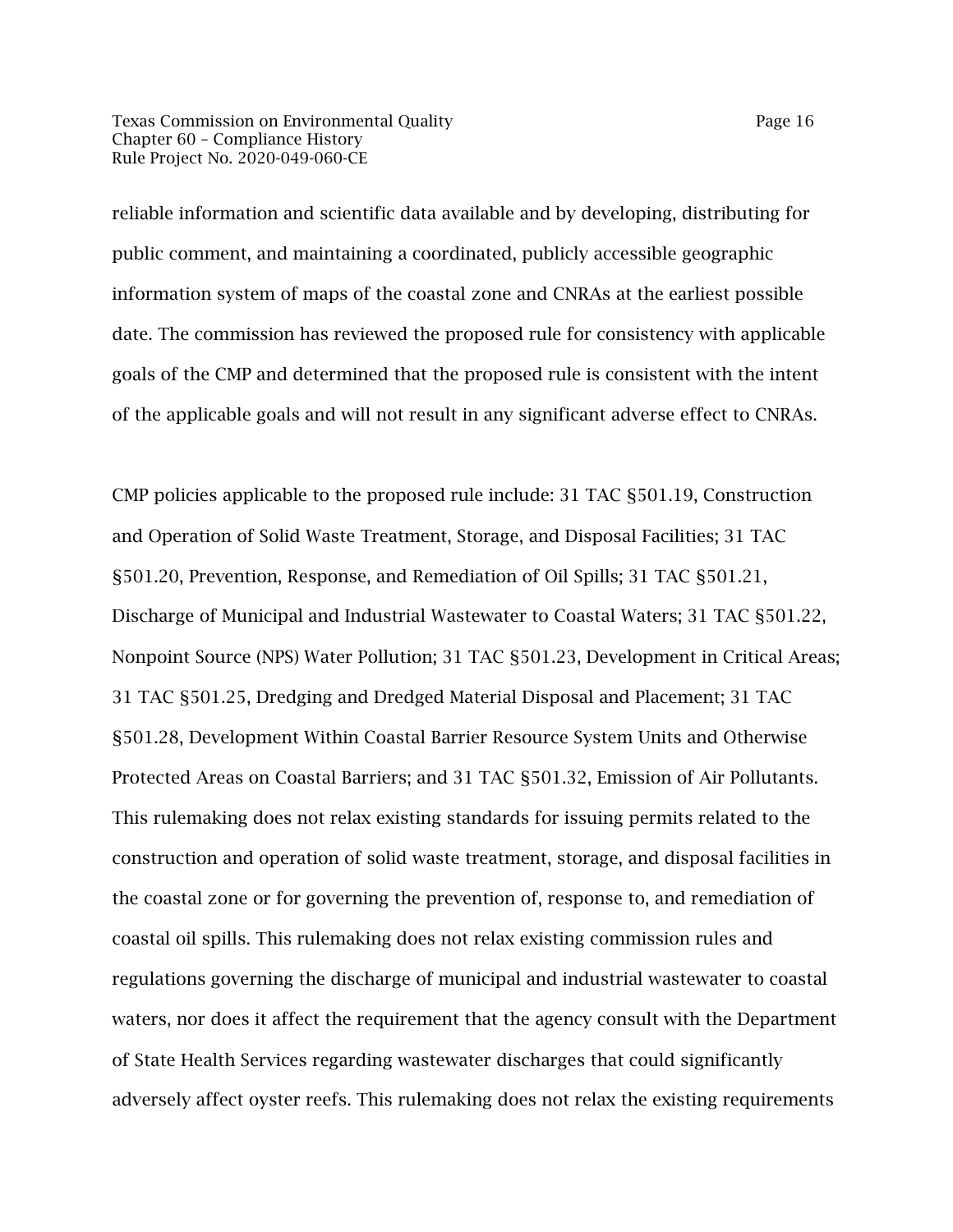Texas Commission on Environmental Quality Page 17 Chapter 60 – Compliance History Rule Project No. 2020-049-060-CE

that state agencies and subdivisions with the authority to manage NPS pollution cooperate in the development and implementation of a coordinated program to reduce NPS pollution in order to restore and protect coastal waters. Further, it does not relax existing requirements applicable to: areas with the potential to develop agricultural or silvicultural NPS water quality problems; on-site disposal systems; underground storage tanks; or Texas Pollutant Discharge Elimination System permits for stormwater discharges. This rulemaking does not relax the standards related to dredging, the discharge of dredge material, compensatory mitigation, and authorization of development in critical areas or to dredging, the discharge, disposal, and placement of dredged material, compensatory mitigation, and the authorization of development in critical areas. This rulemaking does not relax existing standards for issuing permits related to development of infrastructure within Coastal Barrier Resource System Units and Otherwise Protected Areas. Rather, the intent of the rulemaking is to increase compliance with existing standards and rule requirements.

Promulgation and enforcement of this rule will not violate or exceed any standards identified in the applicable CMP goals and policies because the proposed rule is consistent with these CMP goals and policies and because this rule does not create or have a direct or significant adverse effect on any coastal natural resource areas.

Written comments on the consistency of this rulemaking may be submitted to the contact person at the address listed under the Submittal of Comments section of this preamble.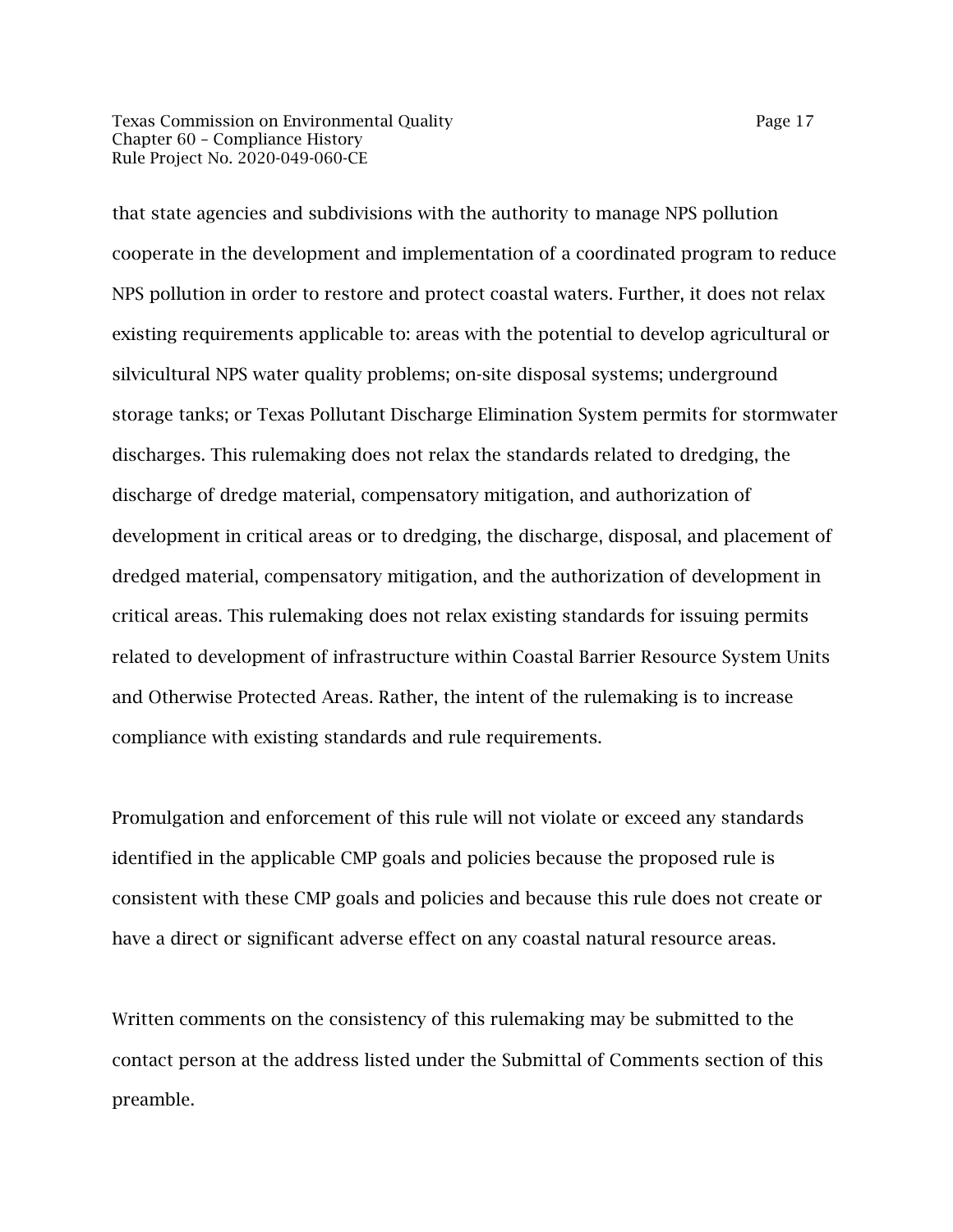#### Effect on Sites Subject to the Federal Operating Permits Program

The commission determined that the proposed rule could impact sites subject to the Federal Operating Permits Program, but only if the executive director decides that a site's compliance history classification should be reclassified to "suspended", and the agency is scheduled to act on an application for a new or renewed federal operating permit for the site prior to the noticed reclassification being set aside or otherwise ended.

#### Announcement of Virtual Hearing

The commission will hold a *virtual* public hearing on this proposal on January 27, 2022, at 2:00 p.m. The hearing is structured for the receipt of oral or written comments by interested persons. Individuals may present oral statements when called upon in order of registration. Open discussion will not be permitted during the virtual hearing; however, commission staff members will be available to discuss the proposal 30 minutes prior to the hearing.

#### Registration

The hearing will be conducted remotely using an internet meeting service. Individuals who plan to attend the hearing and want to provide oral comments and/or want their attendance on record must register by Tuesday, January 25, 2022. To register for the hearing, please email *[Rules@tceq.texas.gov](mailto:Rules@tceq.texas.gov)* and provide the following information: your name, your affiliation, your email address, your phone number, and whether or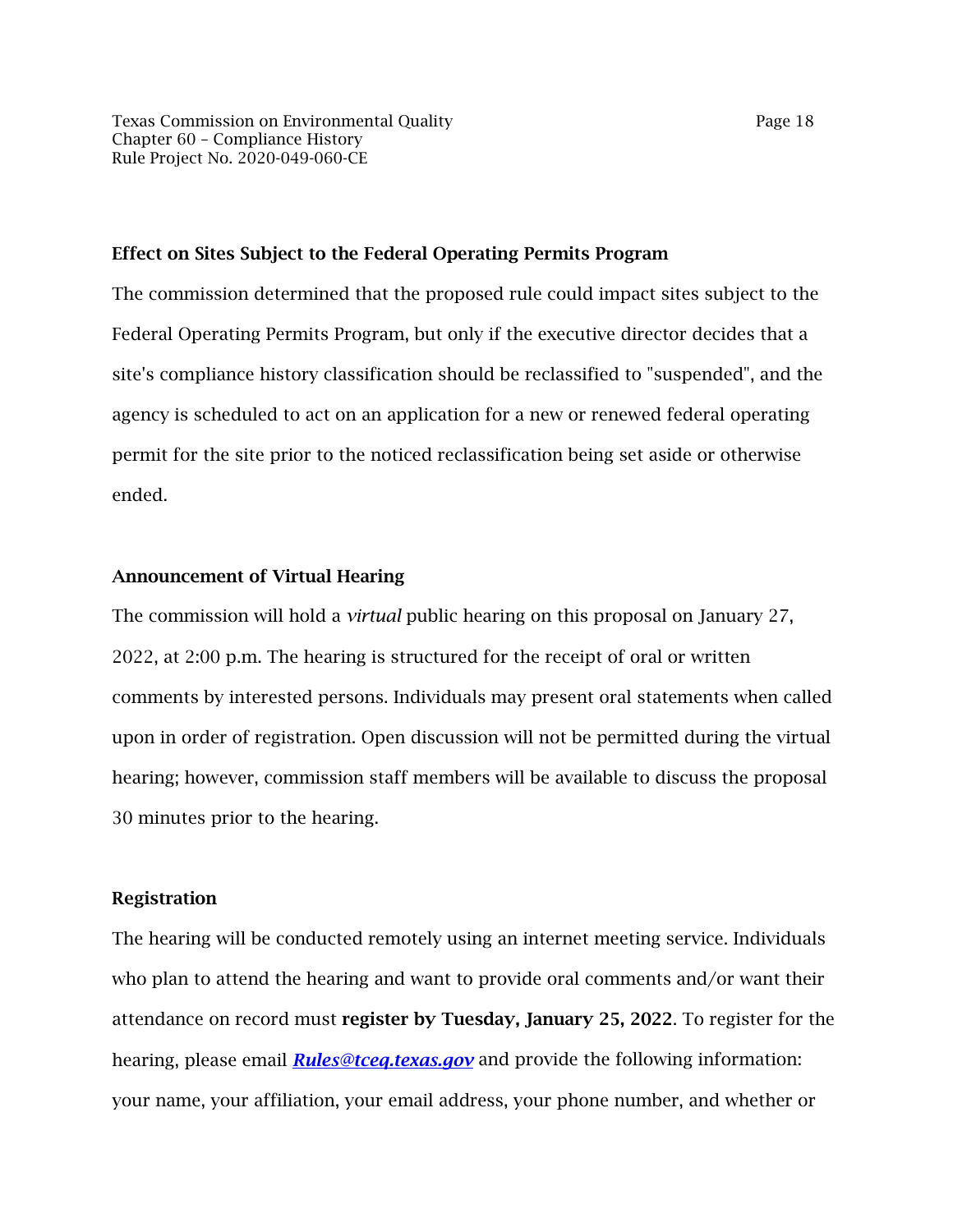Texas Commission on Environmental Quality Page 19 Chapter 60 – Compliance History Rule Project No. 2020-049-060-CE

not you plan to provide oral comments during the hearing. Instructions for participating in the hearing will be sent on January 25, 2022, to those who register for the hearing.

For the public who do not wish to provide oral comments, but would like to view the hearing, may do so at no cost at:

[https://teams.microsoft.com/l/meetup-](https://teams.microsoft.com/l/meetup-join/19%3ameeting_MTRmYjg0NGYtYjhjYi00YWNjLThkNmUtMTUxZjk4MjUwYzli%40thread.v2/0?context=%7b%22Tid%22%3a%22871a83a4-a1ce-4b7a-8156-3bcd93a08fba%22%2c%22Oid%22%3a%22bf237360-1655-4724-96f6-ba9493e841ba%22%2c%22IsBroadcastMeeting%22%3atrue%7d)

[join/19%3ameeting\\_MTRmYjg0NGYtYjhjYi00YWNjLThkNmUtMTUxZjk4MjUwYzli%](https://teams.microsoft.com/l/meetup-join/19%3ameeting_MTRmYjg0NGYtYjhjYi00YWNjLThkNmUtMTUxZjk4MjUwYzli%40thread.v2/0?context=%7b%22Tid%22%3a%22871a83a4-a1ce-4b7a-8156-3bcd93a08fba%22%2c%22Oid%22%3a%22bf237360-1655-4724-96f6-ba9493e841ba%22%2c%22IsBroadcastMeeting%22%3atrue%7d)  [40thread.v2/0?context=%7b%22Tid%22%3a%22871a83a4-a1ce-4b7a-8156-](https://teams.microsoft.com/l/meetup-join/19%3ameeting_MTRmYjg0NGYtYjhjYi00YWNjLThkNmUtMTUxZjk4MjUwYzli%40thread.v2/0?context=%7b%22Tid%22%3a%22871a83a4-a1ce-4b7a-8156-3bcd93a08fba%22%2c%22Oid%22%3a%22bf237360-1655-4724-96f6-ba9493e841ba%22%2c%22IsBroadcastMeeting%22%3atrue%7d) [3bcd93a08fba%22%2c%22Oid%22%3a%22bf237360-1655-4724-96f6](https://teams.microsoft.com/l/meetup-join/19%3ameeting_MTRmYjg0NGYtYjhjYi00YWNjLThkNmUtMTUxZjk4MjUwYzli%40thread.v2/0?context=%7b%22Tid%22%3a%22871a83a4-a1ce-4b7a-8156-3bcd93a08fba%22%2c%22Oid%22%3a%22bf237360-1655-4724-96f6-ba9493e841ba%22%2c%22IsBroadcastMeeting%22%3atrue%7d) [ba9493e841ba%22%2c%22IsBroadcastMeeting%22%3atrue%7d](https://teams.microsoft.com/l/meetup-join/19%3ameeting_MTRmYjg0NGYtYjhjYi00YWNjLThkNmUtMTUxZjk4MjUwYzli%40thread.v2/0?context=%7b%22Tid%22%3a%22871a83a4-a1ce-4b7a-8156-3bcd93a08fba%22%2c%22Oid%22%3a%22bf237360-1655-4724-96f6-ba9493e841ba%22%2c%22IsBroadcastMeeting%22%3atrue%7d) 

Persons who have special communication or other accommodation needs who are planning to attend the hearing should contact Sandy Wong, Office of Legal Services, at (512) 239-1802 or 1-800-RELAY-TX (TDD). Requests should be made as far in advance as possible.

## Submittal of Comments

Written comments may be submitted to Ms. Lee Bellware, MC 205, Office of Legal Services, Texas Commission on Environmental Quality, P.O. Box 13087, Austin, Texas 78711-3087, or faxed to *[fax4808@tceq.texas.gov](mailto:fax4808@tceq.texas.gov)*. Electronic comments may be submitted at: *<https://www6.tceq.texas.gov/rules/ecomments/>*. File size restrictions may apply to comments being submitted via the *eComments* system. All comments should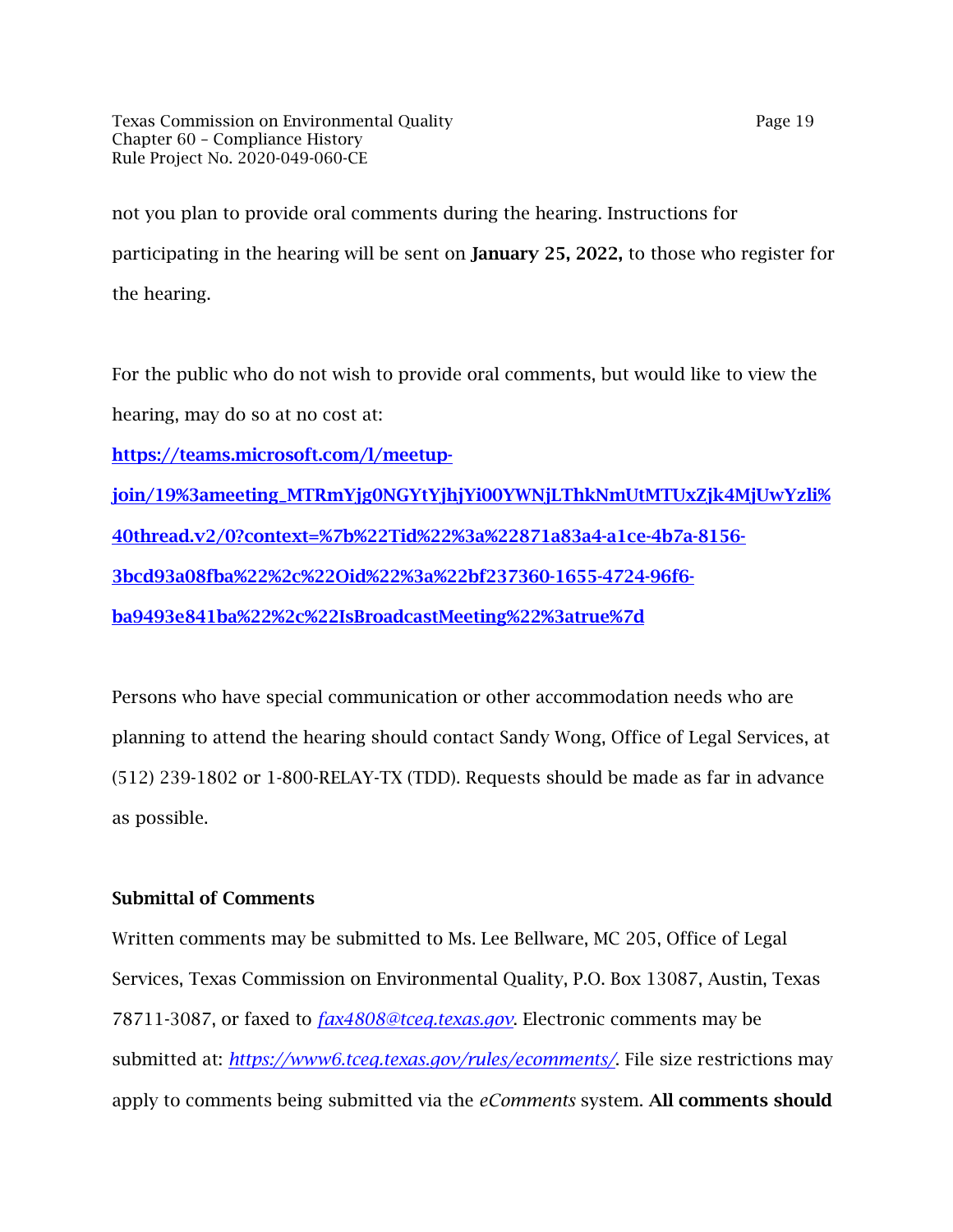## reference Rule Project Number 2020-049-060-CE. The comment period closes on

February 1, 2022. Please choose one of the methods provided to submit your *written*  comments.

Copies of the proposed rulemaking can be obtained from the commission's website at *[https://www.tceq.texas.gov/rules/propose\\_adopt.html](https://www.tceq.texas.gov/rules/propose_adopt.html)*. For further information, please contact Melissa Cordell, Office of Compliance and Enforcement, (512) 239-2483.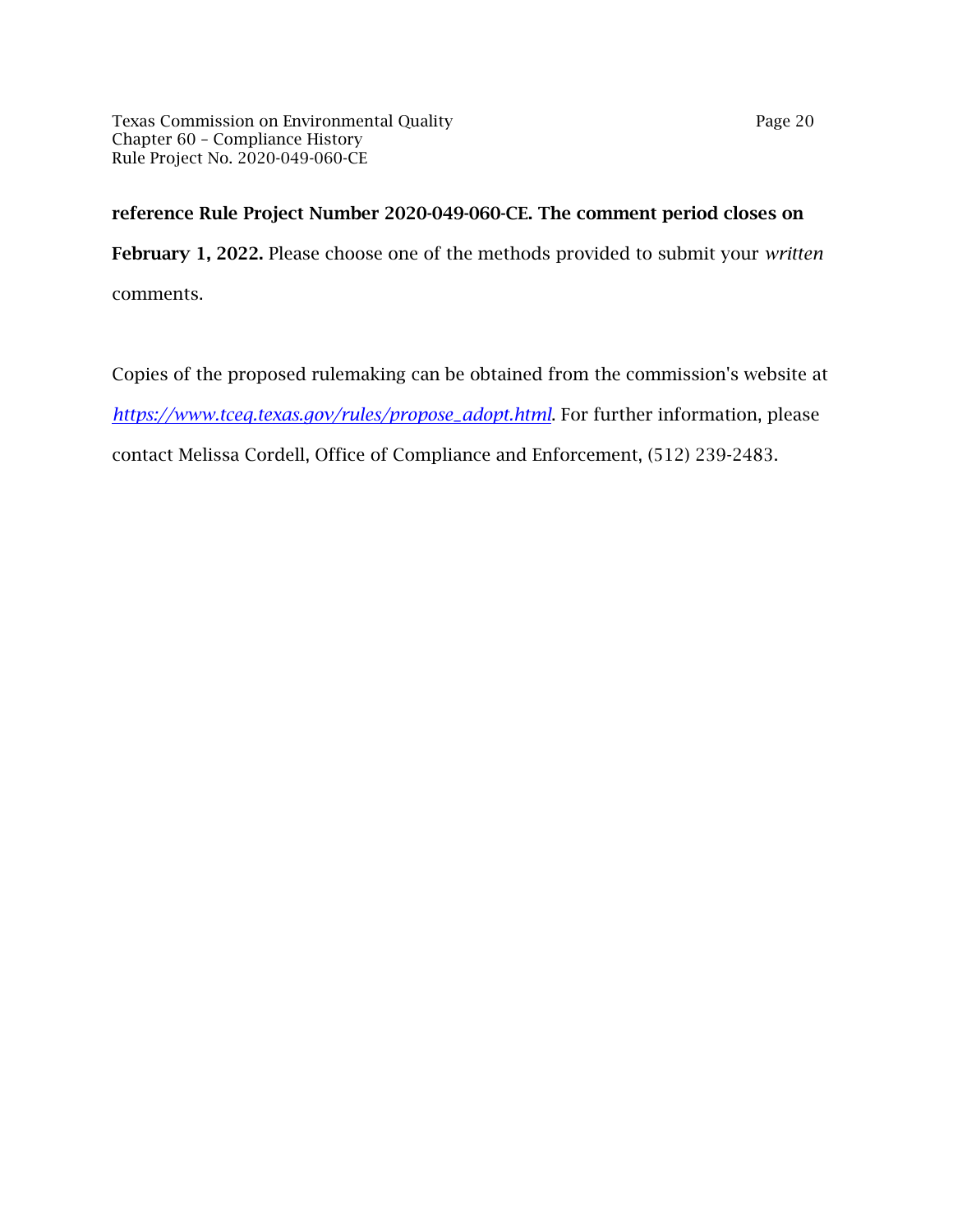#### §60.4

#### Statutory Authority

The new rule is proposed under the authority of Texas Water Code (TWC) §5.753, concerning Standards for Evaluating and Using Compliance History, and TWC, §5.754, concerning Classification and Use of Compliance History, which authorize rulemaking to establish compliance history standards, call upon the compliance history program to ensure consistency and authorize the commission to utilize a minimum of three classifications. These provisions do not restrict the application of such classifications to be at specific intervals. Additional authority exists under TWC, §5.102, concerning General Powers, which provides the commission with the general powers to carry out its duties under the TWC; and TWC, §5.103, concerning Rules, which provides the commission the authority to adopt any rules necessary to carry out its powers and duties under the provisions of the TWC and other laws of this state.

The proposed new rule implements TWC, §§5.102, 5.103, 5.753, and 5.754.

#### §60.4. Site Classification Changes Due to Exigent Circumstances.

(a) Site Classification Under Review. Regardless of any other section of Chapter 60 of this title (relating to Compliance History), the executive director may designate a site's current compliance history classification as "under review" if the executive director determines that exigent circumstances exist due to an event at the site. The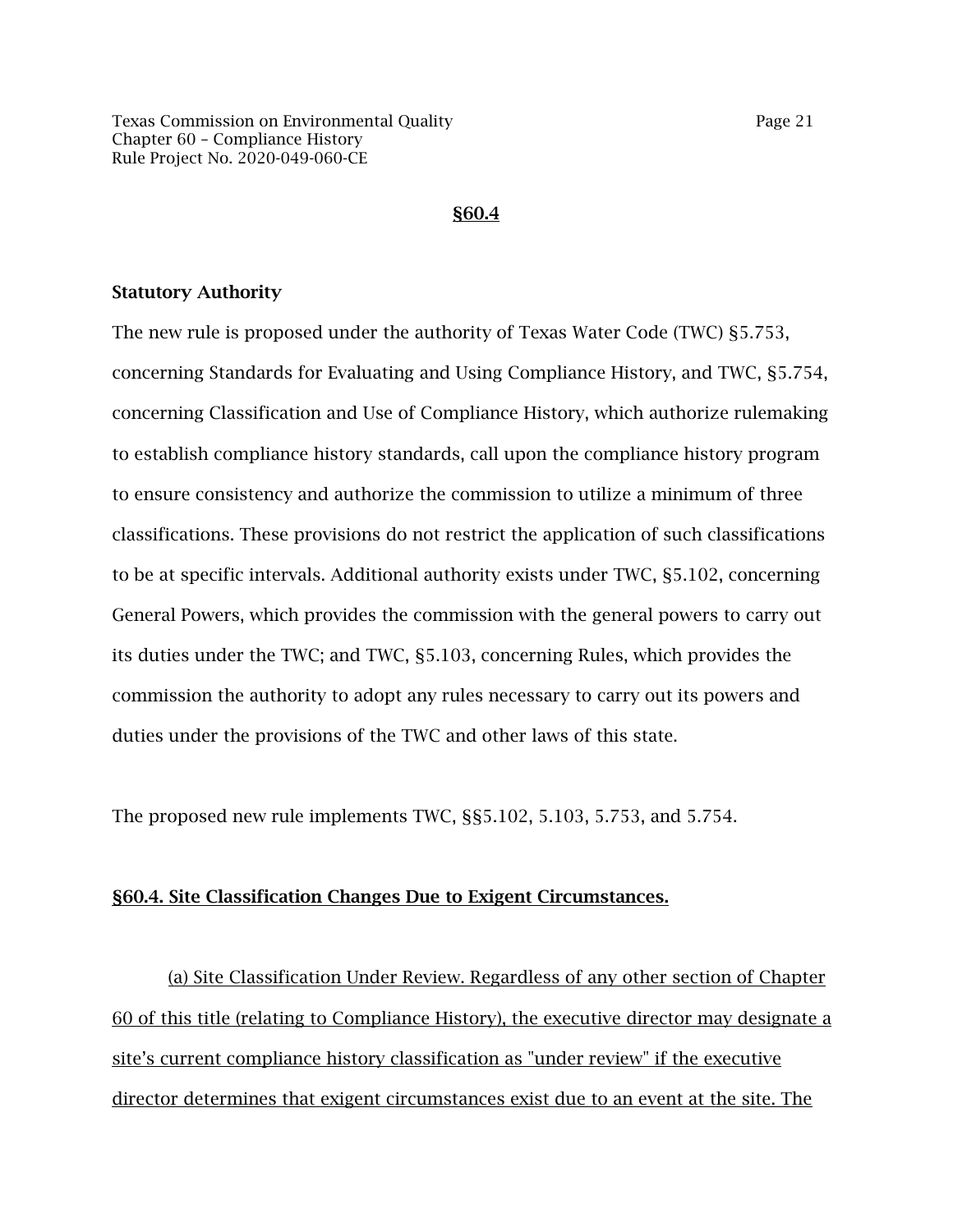Texas Commission on Environmental Quality Page 22 Chapter 60 – Compliance History Rule Project No. 2020-049-060-CE

designation as "under review" is effective immediately and written notice will be issued to the site's owner and operator. Unless a Notice of Decision to Reclassify is issued under subparagraph (b) of this section, the designation shall expire on the 91st day after the date of the written notice of designation. For the purpose of this section, exigent circumstances must include:

(1) Significant community disruption;

(2) Emergency response by a federal or state authority to address an actual, unauthorized release of pollutants, contaminants, or other materials regulated by the agency; and

## (3) The event must have resulted in one or more of the following:

(A) the issuance of an emergency order by a federal or state governmental authority;

(B) the issuance of a temporary restraining order or temporary injunction at the request of the state, related to compliance with "applicable legal requirements" under the jurisdiction of the commission, as defined by  $\S60.1(c)(1)$  of this title (relating to Compliance History);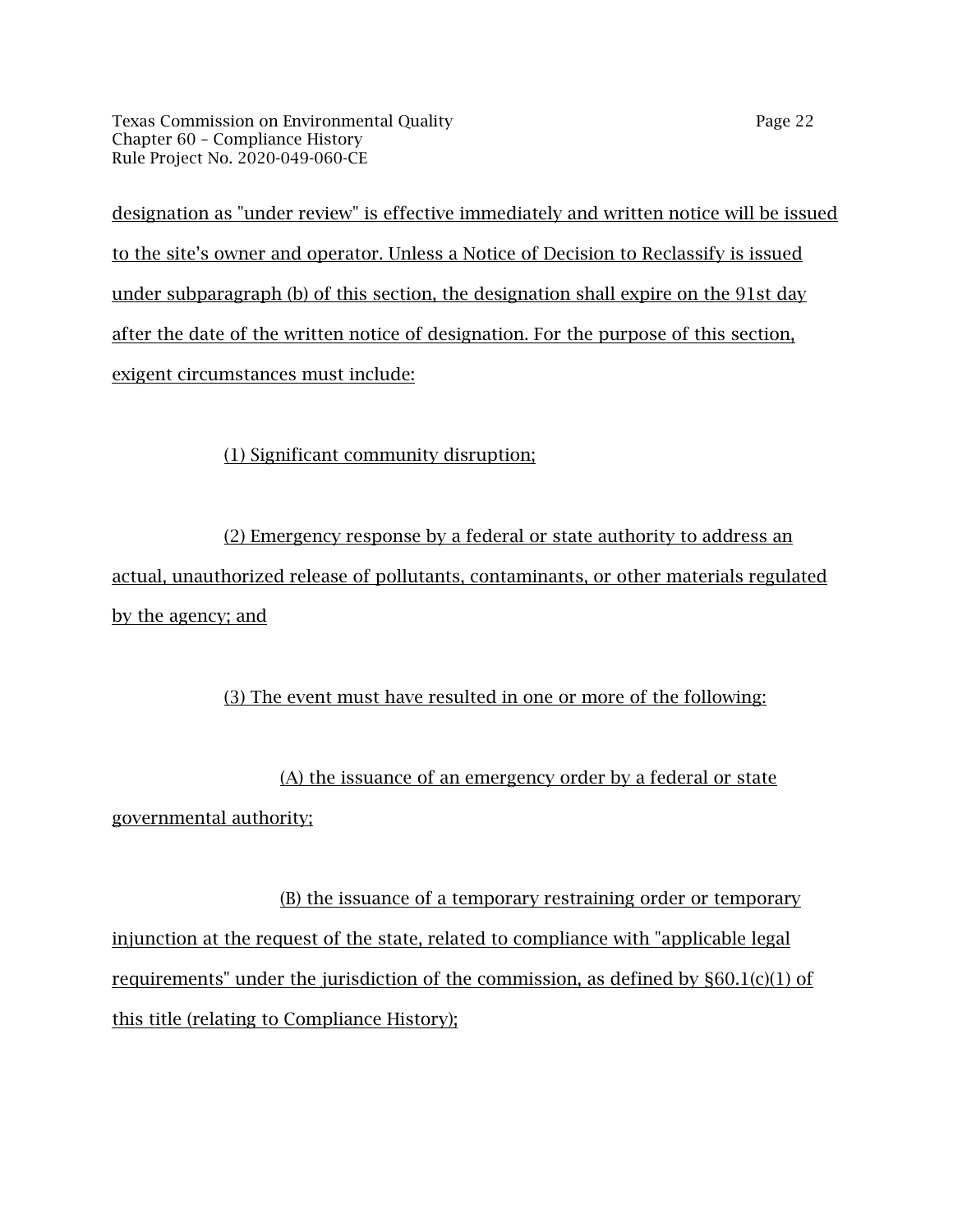Texas Commission on Environmental Quality Page 23 Chapter 60 – Compliance History Rule Project No. 2020-049-060-CE

### (C) the use of significant federal or state resources, such as the

activation of an incident command system; or

(D) an actual, unauthorized release of pollutants, contaminants, or

other materials regulated by the agency, which causes:

(i) the evacuation of persons from homes, places of

employment, or other locations;

(ii) the sheltering in place by persons in homes,

places of employment, or other locations;

(iii) the creation of a traffic hazard or interference with normal use of a navigable waterway, railway, or road; or

(iv) injury or death of a person directly attributable

to the release.

(b) Notice of Decision to Reclassify. The executive director may then decide to reclassify a site's compliance history to "suspended." The executive director will consider any available information concerning whether the event in question was caused through any fault of the site's owner or operator. The executive director may make such a decision no sooner than 30 days and no later than 90 days after a site's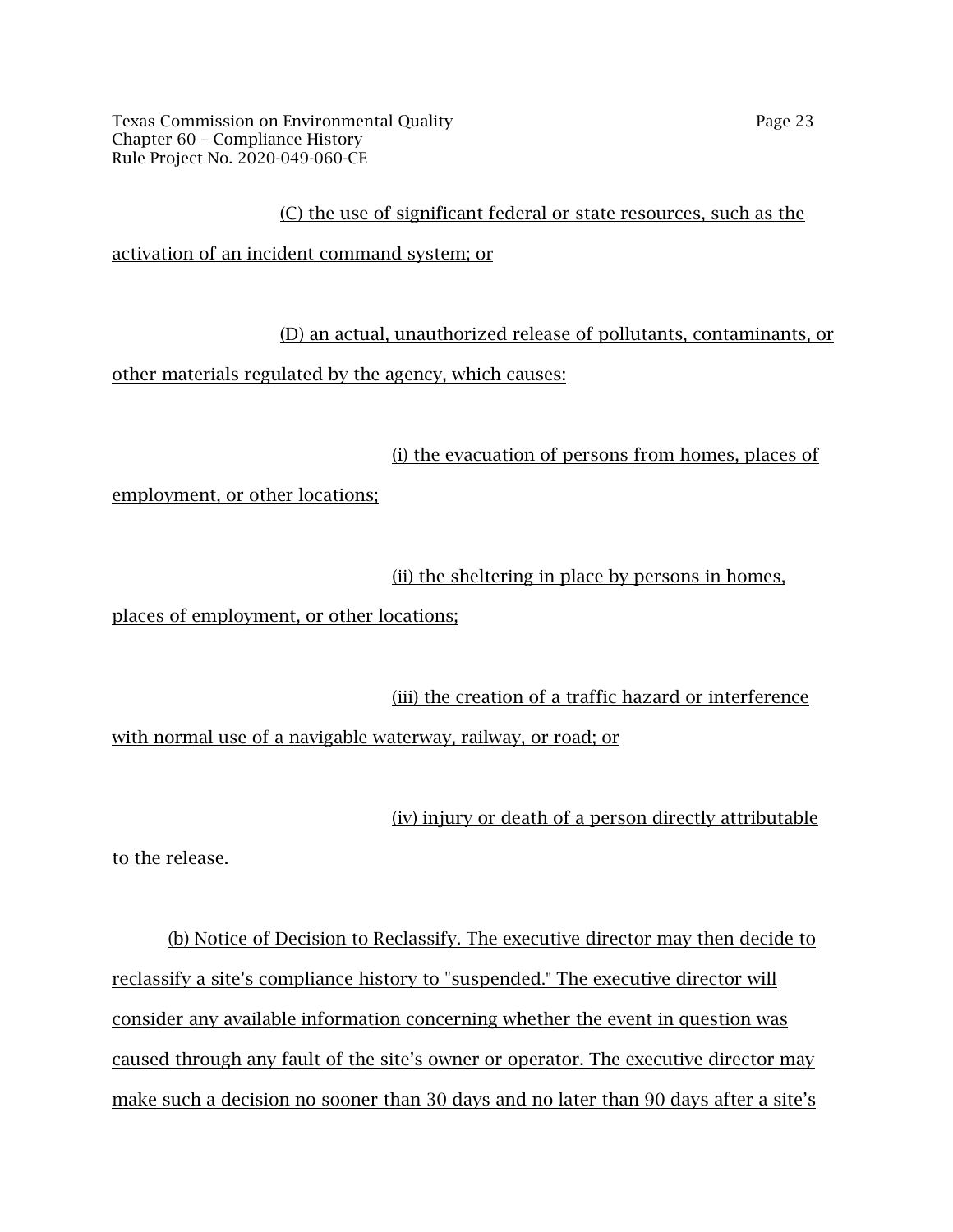Texas Commission on Environmental Quality Page 24 Chapter 60 – Compliance History Rule Project No. 2020-049-060-CE

classification is designated as "under review," and the executive director shall send written notice to the site's owner or operator of the decision to reclassify the site's compliance history to suspended. The noticed reclassification shall not become final until the effective date under subsection (f) of this section.

(c) Evaluation of Permit Applications. To the extent any permit applications are pending for authorizations at the site, upon the executive director's written Notice of Decision to Reclassify a site's compliance history to "suspended" and until the agency has evaluated the pending permit application in light of the event, unless legally obligated otherwise or the decision is withdrawn or set aside, the agency shall not take action to issue, renew, amend, or modify a permit specific to the site. Based on the evaluation, the agency may:

## (1) approve the permit;

(2) approve the permit with changes, which may include additional protective measures to address conditions that caused or resulted from the event; or

### (3) deny the permit.

(d) Demonstration that Reclassification Not Warranted. At any time prior to filing a motion for commission review of the executive director's Notice of Decision to Reclassify, the site owner or operator may demonstrate to the executive director that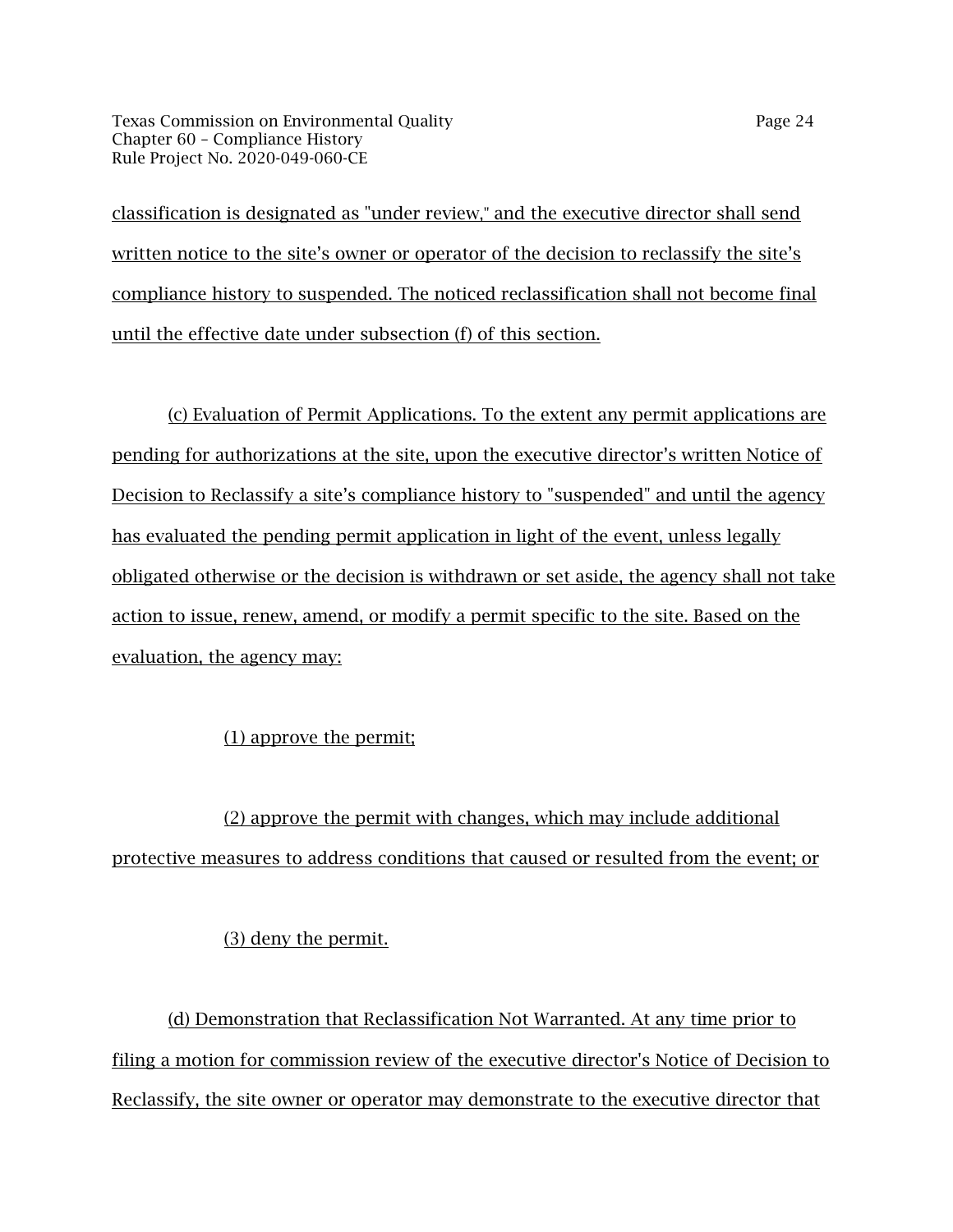Texas Commission on Environmental Quality Page 25 Chapter 60 – Compliance History Rule Project No. 2020-049-060-CE

reclassification is not warranted. If the executive director determines that reclassification is not warranted, the executive director shall withdraw the decision to reclassify the site's compliance history to suspended by providing written notice to the site owner or operator.

(e) Motion for Commission Review of the Executive Director's Decision. The executive director's decision to reclassify a site's compliance history to suspended under this section may be appealed to the commission only by persons who own or operate the site, and pursuant to the following procedures:

(1) A motion for commission review of the executive director's decision shall be filed with the Chief Clerk not later than 90 days after the date the executive director sends the written Notice of Decision to Reclassify under subsection (b) of this section.

(2) The commission or the general counsel may, by written order, extend the period of time for taking action on the motion so long as the period for taking action is not extended beyond 180 days after the date the executive director sends the written Notice of Decision to Reclassify under subsection (b) of this section.

(3) The motion shall provide the name, address, and daytime telephone number of the person filing the motion, and a brief explanation of the person's owner or operator status as it relates to the site being reclassified.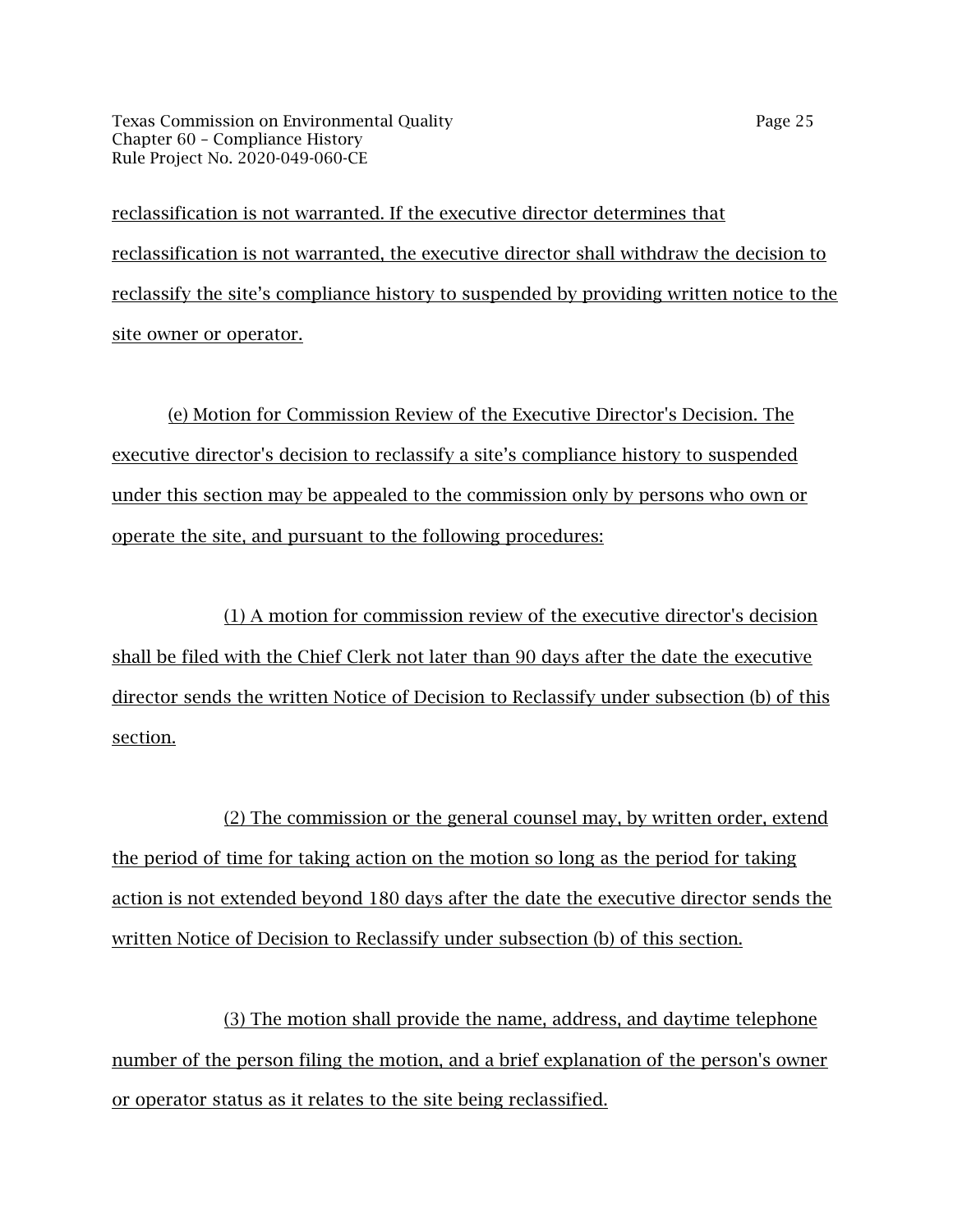(4) The motion shall state the grounds for the appeal and the specific relief sought. The appeal must also include all documentation and argument in support of the motion.

(5) At the request of the general counsel or a commissioner, the motion for review of the executive director's decision to reclassify will be scheduled for consideration during a commission meeting. At the commission meeting, the commission may act on the motion by affirming or setting aside the executive director's decision to reclassify in whole or in part. A Commission Order for its action under this paragraph shall not contain conclusions of law.

(6) If the commission does not act on the motion under paragraph (5) of this subsection, then the motion will be addressed as follows:

(A) Unless an extension of time is granted, if a motion for review of the executive director's decision to reclassify is not acted on by the commission within 115 days after the date the executive director sends the written Notice of Decision to Reclassify under subsection (b) of this section, the motion is overruled by operation of law; or

(B) In the event of an extension, the motion is overruled by operation of law on the date fixed by the order granting the extension, or in the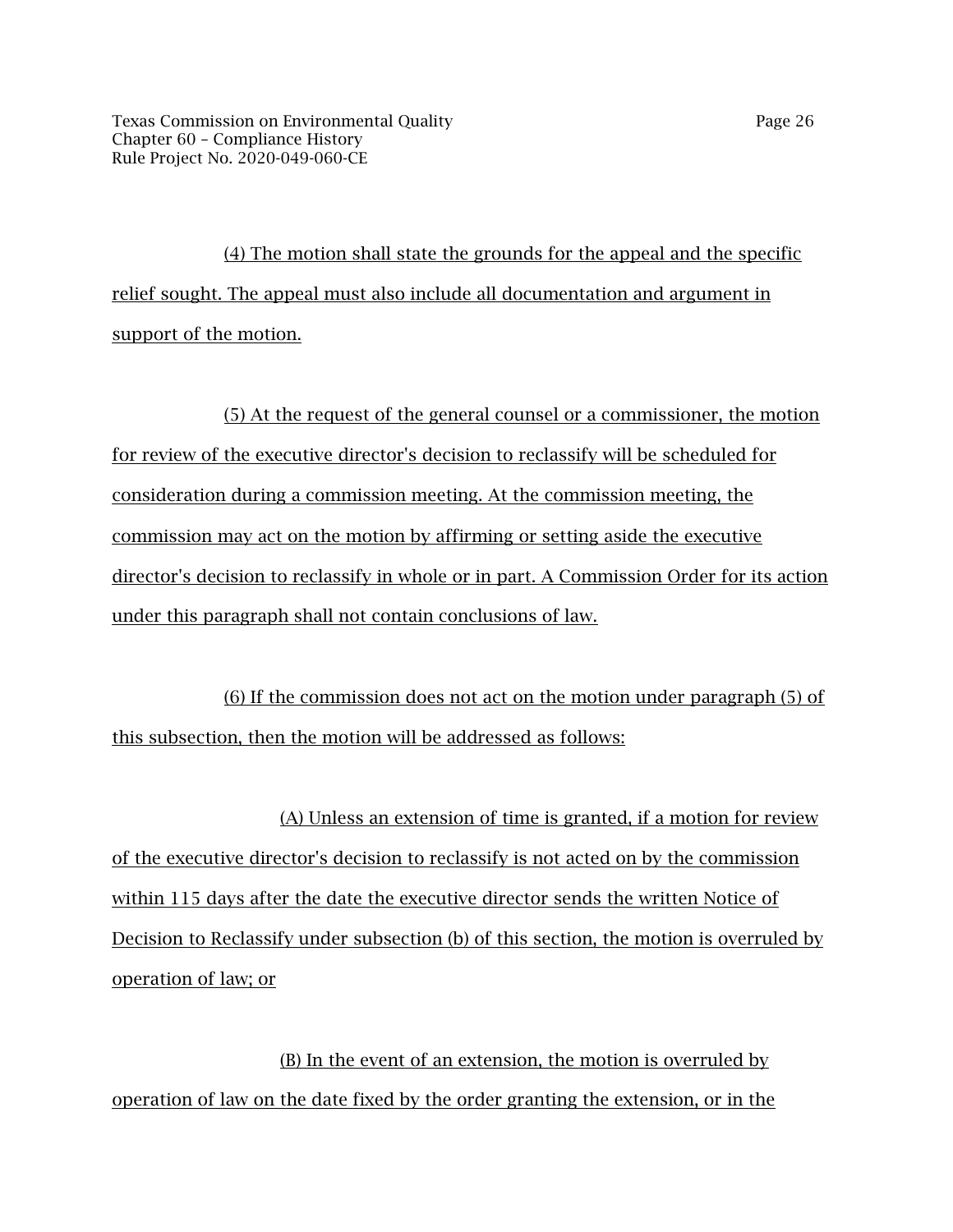Texas Commission on Environmental Quality Page 27 Chapter 60 – Compliance History Rule Project No. 2020-049-060-CE

absence of a fixed date, 180 days after the date the executive director sends the written Notice of Decision to Reclassify under subsection (b) of this section.

(7) During the pendency of any judicial review of the reclassification to suspended, the reclassification shall remain for the purpose of this rule.

(f) Effective Date of Reclassification.

(1) If no timely motion for commission review is filed pursuant to subsection (e) of this section, the site's compliance history shall be reclassified to suspended on the 91st day after the date the executive director sends the written Notice of Decision to Reclassify under subsection (b) of this section; or

(2) If a timely motion for commission review is filed pursuant to subsection (e) of this section, the site's compliance history shall be reclassified to suspended on the date a commission order affirming the executive director's decision to reclassify is signed or, in the absence of such an order, on the date the motion is overruled by operation of law.

(g) Effects of Reclassification. While a site's compliance history is reclassified to suspended under this section: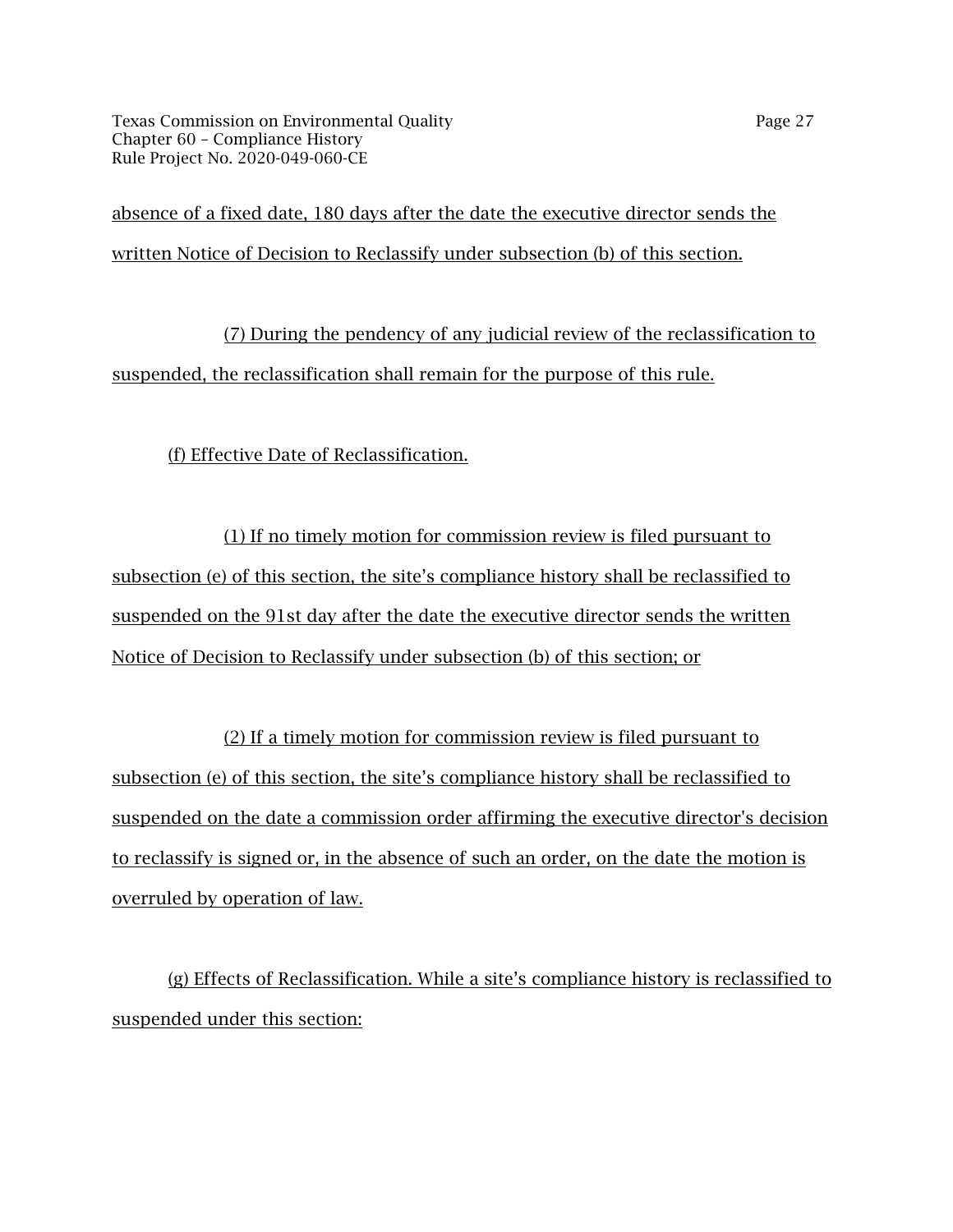Texas Commission on Environmental Quality Page 28 Chapter 60 – Compliance History Rule Project No. 2020-049-060-CE

(1) The agency shall continue to evaluate applications for permits specific to the site under subsection (c) of this section; and

(2) The site shall be treated as an unsatisfactory performer for the purposes of §60.3 of this title (relating to Use of Compliance History).

(h) Duration of Reclassification. A site's compliance history reclassification under this rule to suspended shall remain for at least one year after the effective date of reclassification, and then until the earliest of:

(1) the executive director provides written notice of the determination that the reclassification is no longer warranted, after the executive director decides that:

## (A) the exigent circumstances have been resolved; and

(B) the cause of the event has been identified and corrective actions have been implemented that appropriately reduce or eliminate the likelihood that the same or a similar event will reoccur;

(2) an enforcement action arising from the event has been resolved and resulted in a component that is accounted for in the site's compliance history, or such enforcement case is neither pending nor anticipated by the executive director; or